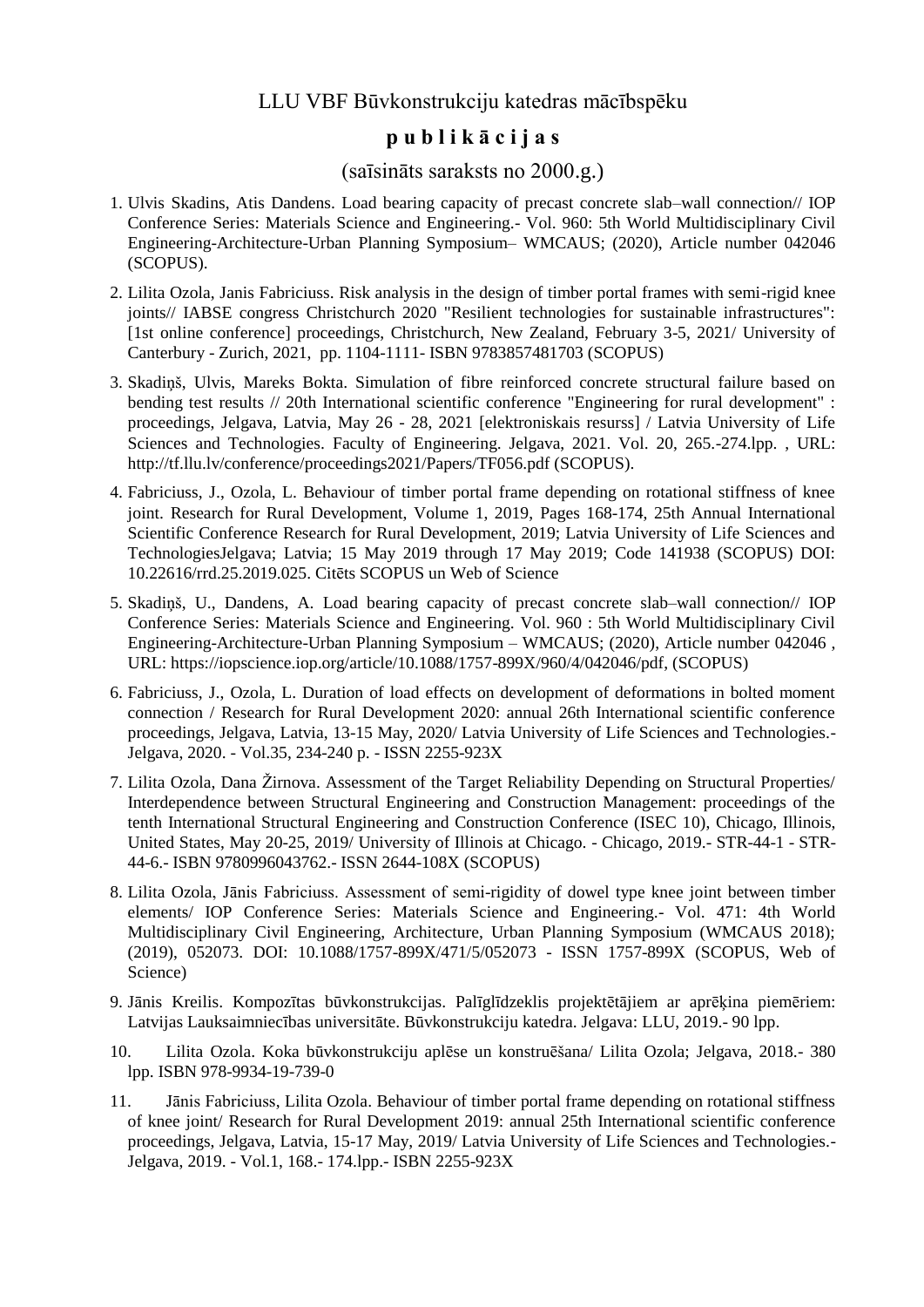- 12. Lilita Ozola. Modelling of structures and joints for performance-based design. 39th IABSE Symposium "Engineering the Future": report, Vancouver, Canada, Sept. 21-23 2017/ International Association of Bridge and Structural Engineering, Structural Engineers Association of British Columbia.- Vancouver, 2017.- 78.lpp.
- 13. Kamil Pawlowski, Janis Kreilis, Agata Wlóka. The influence of fatigue load on bearing capacity of steel plates in bolted connections / 8th International Conference on Safety and Durability of Structures- ICOSADOS 2018: book of abstracts, Jelgava, Latvia, 23rd- 25th May 2018 / Latvia University of Life Sciences and Technologies. Faculty of Environment and Civil Engineering. - Jelgava, 2018.- 7.lpp.- ISBN 9789984482989
- 14. Lilita Ozola, Aivars Brokāns. Koka siju šļūdes pētījumu rezultāti nekontrolētos vides apstākļos// IV Pasaules latviešu zinātnieku kongress: tēzes, Rīga, Latvija, 18.-20. jūn., 2018. Jelgava, 2018. Lauksaimniecības un meža zinātņu sekcija, 107.-108.lpp.
- 15. Kamil Pawłowski, Janis Kreilis, Agata Włóka. Influence of fatigue load on bearing capacity of steel plates in bolted connections/ 8th International Conference on Safety and Durability of Structures-ICOSADOS 2018: proceedings, Jelgava, Latvia, May 23-25, 2018 / Latvia University of Life Sciences and Technologies. Faculty of Environment and Civil Engineering. - Jelgava, 2018. - 65-73 p. - ISBN 9789984482996
- 16. Janis Kreilis, Edgars Zeltins. Reuse of steel structural elements with bolted connections / Civil engineering '17: 6th International scientific conference "Research for Environment and Civil Engineering Development 17": proceedings, Jelgava, Latvia, 2-3 November, 2017 [elektroniskais resurss] / Latvia University of Life Sciences and Technologies. - Jelgava, 2017. - Vol.6, 48.-53.lpp. - ISSN 2255-8861
- 17. Jānis Kreilis. Savienojumi tērauda konstrukcijās: palīglīdzeklis projektētājiem ar aprēķina piemēriem: Latvijas Lauksaimniecības universitāte. Būvkonstrukciju katedra. Jelgava: LLU, 2017.- 102 lpp.
- 18. Lilita Ozola. Modelling of structures and joints for performance-based design/ 39th IABSE Symposium "Engineering the Future": report, Vancouver, Canada, Sept. 21-23 2017 / International Association of Bridge and Structural Engineering, Structural Engineers Association of British Columbia.- Vancouver, 2017. - 578-583.lpp. - ISBN 9783857481536. Cited by SCOPUS. Code 137292
- 19. Lilita Ozola, Raitis Lācis. Performance of timber-concrete portable bridge with circular hollow section connectors// *World conference on Timber Engineering (WCTE 2016): Proceedings*, Vienna, Austria, Aug. 22-25, 2016 [elektroniskais resurss] / Vienna University of Technology. Vienna, 2016. 1pdf : 1085 GS4-04C
- 20. Ulvis Skadiņš. Local crushing of concrete walls according to Eurocodes and former Latvian building norms/ *Proceedings of the 7th International conference on Safety and Durability of Structures (ICOSADOS 2016*), Vila Real, Portugal, May 10 - 12, 2016 / University of Trás-os-Montes e Alto Douro. - Vila Real: UTAD, 2016. - 1 pdf datne - ISBN 9789892066837
- 21. Lilita Ozola. Consideration on truss and splice joint design models in extremal loading // *Proceedings of the first European and mediterranean structural engineering and construction conference "Interaction between theory and practice in civil engineering and construction*", Istanbul, Turkey, May 24-29, 2016/ Kocaeli University. Yildiz Technical University. Istanbul, 2016. P. 155- 160, URL: [http://www.isec-society.org/ISEC\\_PRESS/EURO\\_MED\\_SEC\\_01/pdf/St-31\\_v2\\_142.pdf](http://www.isec-society.org/ISEC_PRESS/EURO_MED_SEC_01/pdf/St-31_v2_142.pdf%20ISBN%209780996043724)  [ISBN 9780996043724.](http://www.isec-society.org/ISEC_PRESS/EURO_MED_SEC_01/pdf/St-31_v2_142.pdf%20ISBN%209780996043724)
- 22. Edgars Zeltiņš, Jānis Kreilis. Test results and theoretical study of moment resisting connections// *Proceedings of the 7th International conference on Safety and Durability of Structures (ICOSADOS 2016*), Vila Real, Portugal, May 10 - 12, 2016 / University of Trás-os-Montes e Alto Douro. - Vila Real: UTAD, 2016. - 1 pdf datne - ISBN 9789892066837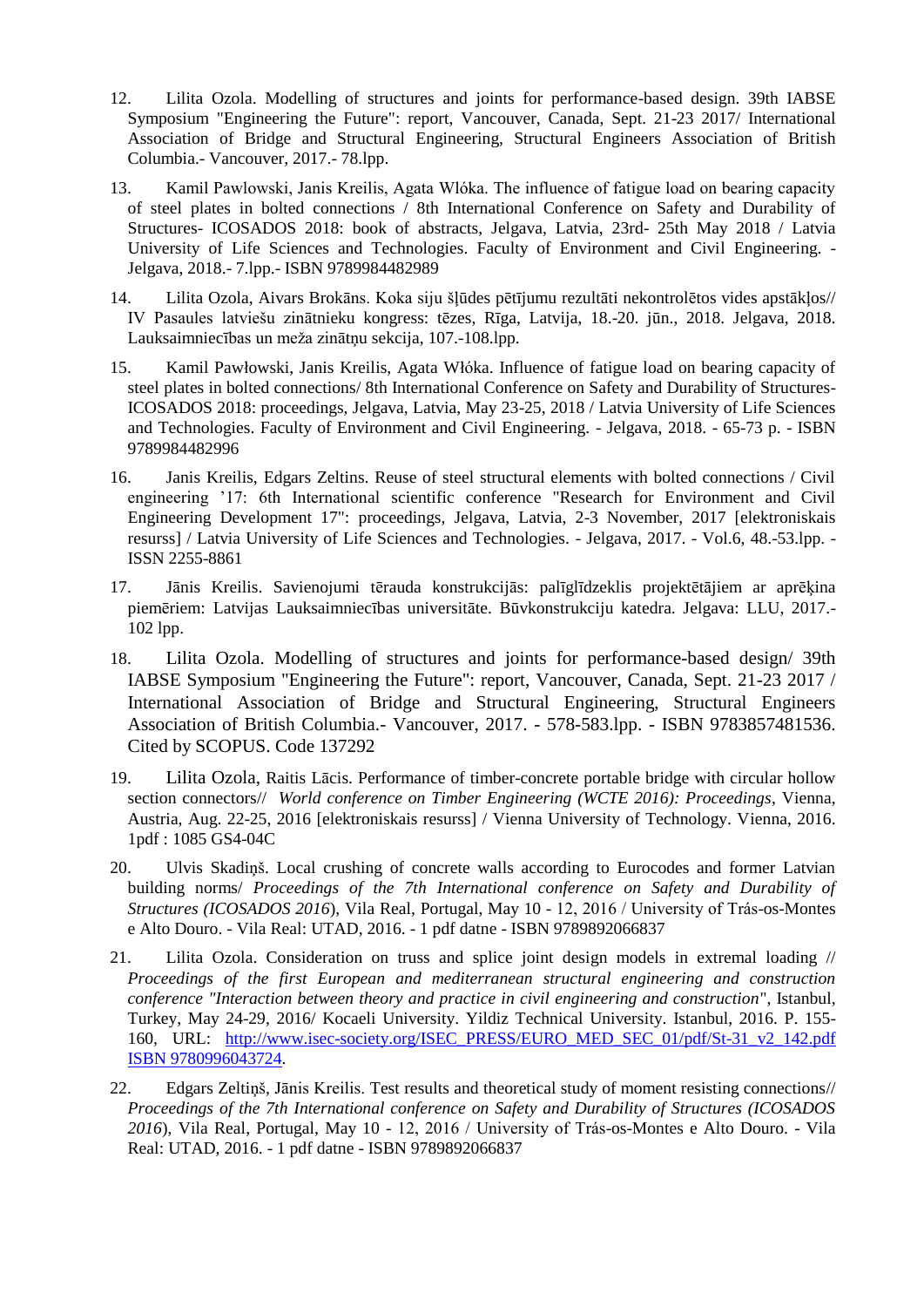- 23. Jānis Kreilis. Portālrāmju aprēķins : palīglīdzeklis projektēšanai ar aprēķina piemēru/ Latvijas Lauksaimniecības universitāte. Būvkonstrukciju katedra. Jelgava: LLU, 2016. 40 lpp.
- 24. Edgars Zeltiņš, Jānis Kreilis. Test results and theoretical study of moment resisting connections// *7th International conference on Safety and Durability of Structures (ICOSADOS 2016*) : book of abstracts, Vila Real, Portugal, May 10 - 12, 2016 / University of Trás-os-Montes e Alto Douro. - Vila Real : UTAD, 2016. - P. 48 - ISBN 9789892066769
- 25. Lilita Ozola, Guntis Andersons. Reasoning on implementation of frost protected shallow foundations// *Proceedings of the first European and mediterranean structural engineering and construction conference "Interaction between theory and practice in civil engineering and construction*", Istanbul, Turkey, May 24-29, 2016 / Kocaeli University. Yildiz Technical University. Istanbul, 2016. P. 267-272, URL: http://www.isecsociety.org/ISEC\_PRESS/EURO\_MED\_SEC\_01/pdf/GFE-5\_v2\_87.pdf ISBN 9780996043724.
- 26. Lilita Ozola. The analysis of splice joint behaviour in heavily loaded tensile chords of warren trusses. *Proceedings of the 1st Pan-American Congress on Computational Mechanics and XI Argentine Congress on Computational Mechanics*, Buenos Aires, Argentina, 27-29 April, 2015 (Electronic resource). p.507-517. Cited by SCOPUS. Code 112686.
- 27. Jānis Kreilis. Plānsieniņu tērauda konstruktīvo elementu aprēķins : palīglīdzeklis projektēšanai ar aprēķina piemēriem. Latvijas Lauksaimniecības universitāte. Būvkonstrukciju katedra. Jelgava : LLU, 2013. 76 lpp., URL:

[http://llufb.llu.lv/LLU-izdevumu-vaki/vaks\\_JKreilis\\_Plansieninu\\_terauda\\_konstru\\_l.jpg](http://llufb.llu.lv/LLU-izdevumu-vaki/vaks_JKreilis_Plansieninu_terauda_konstru_l.jpg)

28. Bruno Kirulis, Janis Kreilis, Linda Krage, Inta Barbane, Inese Sidraba. Mechanical properties of low temperature hydraulic binders// Civil engineering '13: 4th International scientific conference : proceedings, Jelgava, 2013. Vol.4 Part 1, p. 207-211., URL:

[http://llufb.llu.lv/conference/Civil\\_engineering/2013/partI/Latvia\\_CivilEngineering2013Vol4PartI\\_207-](http://llufb.llu.lv/conference/Civil_engineering/2013/partI/Latvia_CivilEngineering2013Vol4PartI_207-211.pdf) [211.pdf](http://llufb.llu.lv/conference/Civil_engineering/2013/partI/Latvia_CivilEngineering2013Vol4PartI_207-211.pdf)

29. Bruno Kirulis, Janis Kreilis, Linda Krage, Inta Barbane Mechanical properties of low temperature hydraulic binders // Civil engineering '13 : International scientific conference : abstracts [Jelgava, Latvia, 16-17 May, 2013] / Latvia University of Agriculture. Faculty of Rural Engineering. Department of Architecture and Building. Department of Structural Engineering. Jelgava, 2013. P.62 , URL:

[http://llufb.llu.lv/conference/Civil\\_engineering/2013/AbstractsBookLatvia\\_CivilEngineering2013.pdf](http://llufb.llu.lv/conference/Civil_engineering/2013/AbstractsBookLatvia_CivilEngineering2013.pdf)

- 30. Jānis Brauns, Guntis Andersons, Ulvis Skadiņš. Optimum design of tanks for seasonal thermal energy storage// Civil engineering '15 : 5th International scientific conference: proceedings, Jelgava, Latvia, 14-15 May, 2015/ Latvia University of Agriculture. Jelgava, 2015. Vol.5, p.24-28. , URL: http://llufb.llu.lv/conference/Civil\_engineering/2015/Latvia\_CivilEngineering2015Vol5-24-28.pdf
- 31. Jānis Brauns, Guntis Andersons, Ulvis Skadiņš. Optimum design of tanks for seasonal thermal energy storage// Civil engineering '15: 5th International scientific conference: proceedings, Jelgava, 14-15 May, 2015/ Latvia University of Agriculture. Jelgava, 2015. Vol.5, p.24-28., URL:

[http://llufb.llu.lv/conference/Civil\\_engineering/2015/Latvia\\_CivilEngineering2015Vol5-24-](http://llufb.llu.lv/conference/Civil_engineering/2015/Latvia_CivilEngineering2015Vol5-24-28.pdf) [28.pdf](http://llufb.llu.lv/conference/Civil_engineering/2015/Latvia_CivilEngineering2015Vol5-24-28.pdf)

32. Ozola L., Brokans A. Development of mathematical model proposed for prediction of final deformation in bending of timber beams. In: *Report Book of IABSE Symposium MADRID 2014, Madrid, September 3-5, 2014: Engineering for Progress, Nature and People.* Publisher: IABSE C/o ETH Hönggerberg CH-8093 Zurich, Switzerland, 2014. Pp. 1650-1657 (Electronic resource). ISBN: 978-3-85748-135-2; Cited by SCOPUS.

http://www.iabse.org/Images/Conferences/Madrid/symposium\_iabse2014.pdf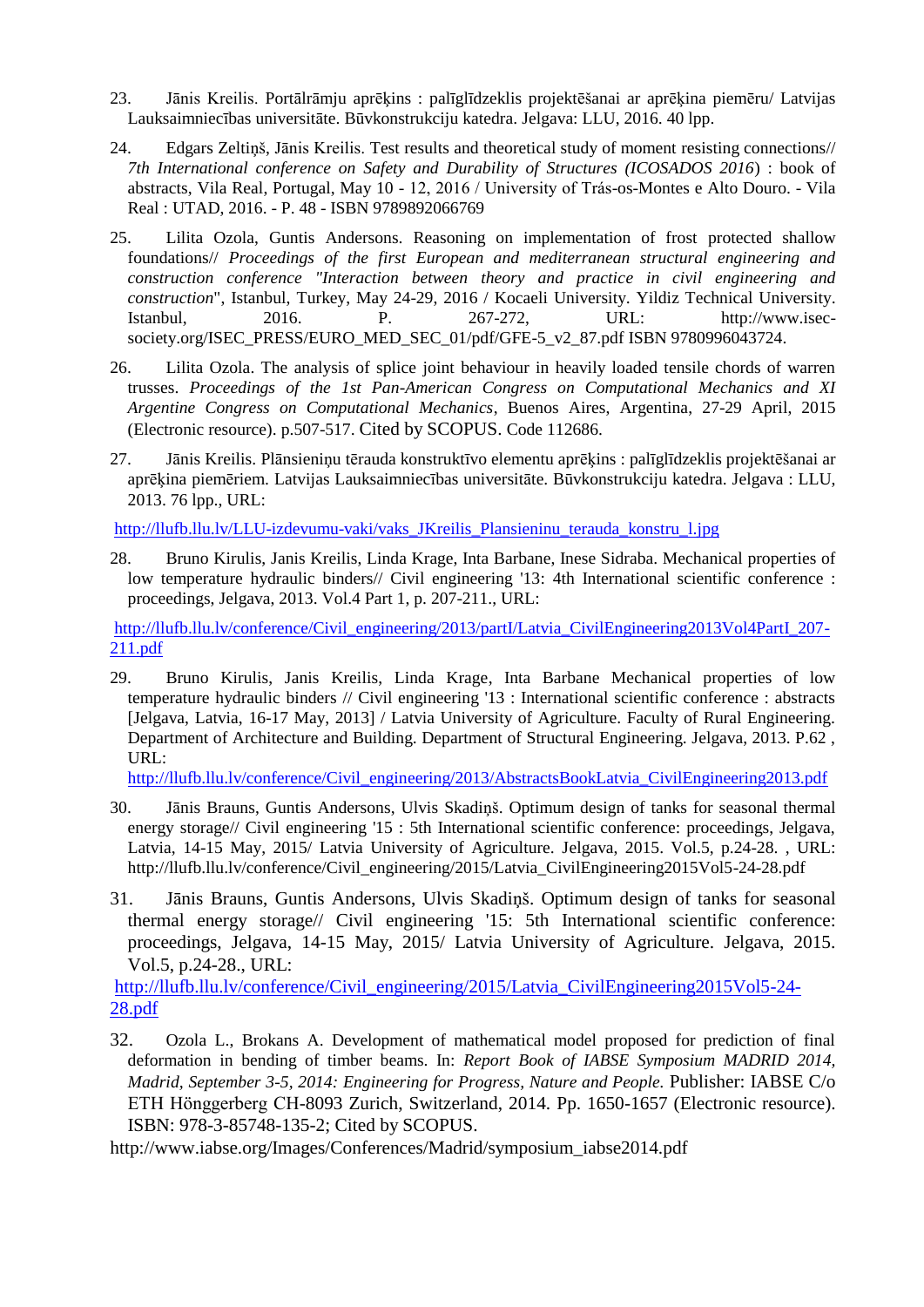- 33. Aivars Brokāns, Lilita Ozola. Behaviour of creep of timber beams under natural environmental conditions. In: *WIT Transactions on the Built Environment, Volume 137, 2014, Pages 479-489.*  International Conference on High Performance and Optimum Design of Structures and Materials, HPSM/OPTI 2014; Ostend; Belgium; 9 June 2014 through 11 June 2014; Code 105905. Cited by SCOPUS. DOI: 10.2495/HPSM140441; (http://www.scopus.com/inward/record.url?eid=2 s2.0-84903123623&partnerID=40&md5=5b8c777d12fbdff2b499536fb8e10295);Code 105905
- 34. Lilita Ozola, Aivars Brokāns. Relationships in Creep Development of Timber Beams Under Natural Environmental Conditions. In: *New Developments in Structural Engineering and Construction.* Editors: Siamak Yazdani and Amarjit Singh. Research Publishing, Singapore, 2013.- Vol I, pp. 773-777. Cited by SCOPUS. DOI: 10.3850/978-981-07-5354-2-M-14-114. Code 110387. ISBN-13: 978-981-07-6679-5, ISBN-10: 981-07-6679-3. http://www.isecsociety.org/ISEC\_07/;<http://searchworks.stanford.edu/view/10386866>
- 35. Brauns J., Andersons G., Kreilis J., Ozola L., Skadiņš U. Development of Materials and Structures for Rural Engineering. In: *Academic Agricultural Science in Latvia-150.* Proceedings. International Scientific Conference, September 19-21, 2013, Jelgava, Latvia, Rivza, P. Skujans, J. et al..- Jelgava (Latvia): Latvijas Lauksaimniecības universitāte, 2013. International Scientific Conference: Academic Agricultural Science in Latvia-150, Jelgava (Latvia), 19-21 Sep 2013.- 9789984481180.- p. 175-184 (Citation EBSCOhost, 2014).
- 36. Lilita Ozola. Some Considerations for Safety and Robustness of Structures. In: *New Developments in Structural Engineering and Construction.* Editors: Siamak Yazdani and Amarjit Singh. Research Publishing, Singapore, 2013.- Vol II, pp. 1505-1510. ISBN-13: 978-981-07-6680- 1; ISBN-10: 981-07-6680-7. Cited by SCOPUS. DOI: 10.3850/978-981-07-5354-2-RADM-4- 113 Code 110387. http://www.isec-society.org/ISEC\_07/ http://searchworks.stanford.edu/view/10386866
- 37. Guntis Andersons, Lilita Ozola. Efficiency of thermal design of shallow foundations. In: *Civil Engineering'13. 4th International Scientific Conference Proceedings, Vol.4.*, Part 1.- Jelgava, Latvia University of Agriculture, 2013, pp.21-30. ISSN 2255-7776. (Citation EBSCOhost, 2014)
- 38. Guntis Andersons, Modris Bite, Lilita Ozola. Efficiency of thermal design of shallow foundations// Civil engineering '13: International scientific conference: abstracts [Jelgava, Latvia, 16- 17 May, 2013]/ Latvia University of Agriculture. Faculty of Rural Engineering. Department of Architecture and Building. Department of Structural Engineering. Jelgava, 2013. P.77 URL: http://llufb.llu.lv/conference/Civil\_engineering/2013/AbstractsBookLatvia\_CivilEngineering2013.pdf
- 39. Aivars Brokāns, Lilita Ozola. Experimental investigation of behaviour of timber beams under natural environmental conditions.- Conference Proceedings *SB13 Oulu. Sustainable Procurement in Urban Regeneration and Renovation*. May 22-24, 2013, Oulu, Finland, 2013., Pp. 74-75.
- 40. Aivars Brokāns, Lilita Ozola. Experimental investigation of behaviour of timber beams under natural environmental conditions.- Conference Proceedings *SB13 Oulu. Sustainable Procurement in Urban Regeneration and Renovation*. May 22-24, 2013, Oulu, Finland, 2013., Pp. 275-282. ISBN 978-951-758-561-3, ISSN 0356-9403. Electronic Resource: <https://dl.dropboxusercontent.com/u/27909263/SB13%20Oulu%20eProceedings.pdf>
- 41. Guntis Andersons, Andris Šteinerts, Uldis Iljins, Arturs Lešinskis, Juris Skujāns, Silvija Štrausa, Raitis Brencis. Investigations of materials and technologies for rural buildings// Academic agricultural science in Latvia-150 : proceedings : international scientific conference, September 19-21, 2013, Jelgava, Latvia/ Latvia University of Agriculture. Jelgava, 2013. p. 185-199., URL: [http://llufb.llu.lv/conference/AAS\\_Latvia150/Proceedings\\_Academic\\_Agric\\_Sc\\_Latvia150\\_2013.pdf](http://llufb.llu.lv/conference/AAS_Latvia150/Proceedings_Academic_Agric_Sc_Latvia150_2013.pdf)
- 42. Ulvis Skadiņš, Jānis Brauns. Influence of fibre amount on SFRC pre- and post-crack behaviour// Civil engineering '13 : 4th International scientific conference : proceedings, Jelgava, 16-17 May, 2013/ Latvia University of Agriculture. Faculty of Rural Engineering. Department of Architecture and Building. Department of Structural Engineering. Jelgava, 2013. Vol.4, Part 1, p.91-98.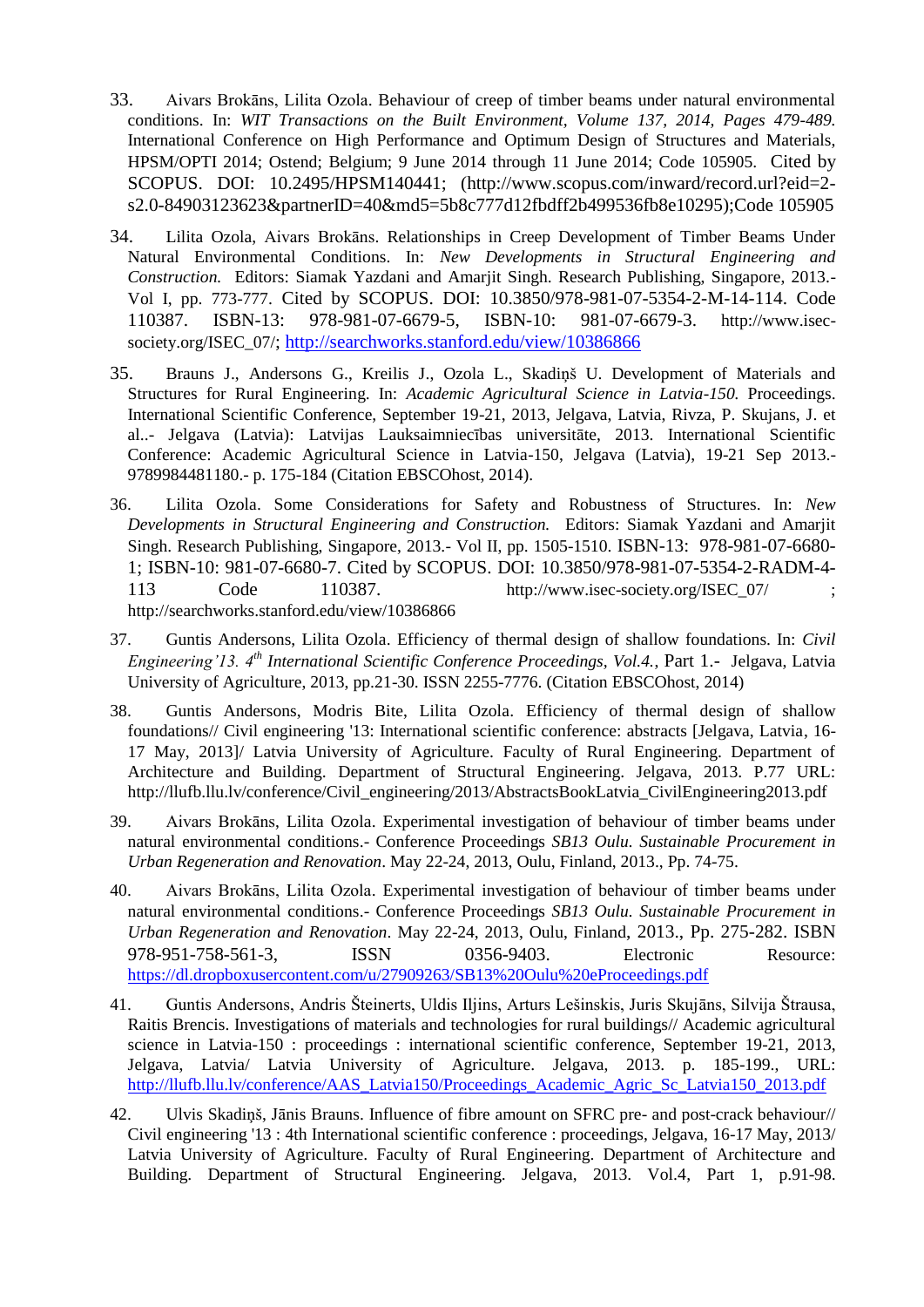[http://llufb.llu.lv//conference/Civil\\_engineering/2013/partI/Latvia\\_CivilEngineering2013Vol4PartI\\_91](http://llufb.llu.lv/conference/Civil_engineering/2013/partI/Latvia_CivilEngineering2013Vol4PartI_91-98.pdf) [-98.pdf](http://llufb.llu.lv/conference/Civil_engineering/2013/partI/Latvia_CivilEngineering2013Vol4PartI_91-98.pdf)

- 43. Ulvis Skadiņš, Jānis Brauns. Influence of fibre amount on SFRC pre- and post-crack behaviour// Civil engineering '13 : International scientific conference: abstracts [Jelgava, Latvia, 16-17 May, 2013] / Latvia University of Agriculture. Faculty of Rural Engineering. Department of Architecture and Building. Department of Structural Engineering. Jelgava, 2013. P.80 , URL: [http://llufb.llu.lv/conference/Civil\\_engineering/2013/AbstractsBookLatvia\\_CivilEngineering2013.pdf](http://llufb.llu.lv/conference/Civil_engineering/2013/AbstractsBookLatvia_CivilEngineering2013.pdf)
- 44. Jānis Brauns, Guntis Andersons, Jānis Kreilis, Lilita Ozola, Ulvis Skadiņš. Development of materials and structures for rural engineering// Academic agricultural science in Latvia-150: proceedings: international scientific conference, September 19-21, 2013, Jelgava, Latvia/ Latvia University of Agriculture. Jelgava, 2013. p. 175-184., URL: [http://llufb.llu.lv/conference/AAS\\_Latvia150/Proceedings\\_Academic\\_Agric\\_Sc\\_Latvia150\\_2013.pdf](http://llufb.llu.lv/conference/AAS_Latvia150/Proceedings_Academic_Agric_Sc_Latvia150_2013.pdf)

45. Brauns J. Topology optimisation of laminated composite structures:in-plane and out of plane

- design. In: Proceedings of 2nd International Scientific Conference "Optimization and Analysis of Structures", Tartu, Estonia, 2013, 28-34
- 46. Auzukalns J., Jurāne I. The Optimization of Geometric Parameters for Mansard Design. In: Proceeding of 12 th International Conference on Engineering Graphics BALTGRAF 2013, Riga, RTU, 27-38.
- 47. Jānis Kreilis. Plānsieniņu tērauda konstruktīvo elementu aprēķins: palīglīdzeklis projektēšanai ar aprēķina piemēriem/ Latvijas Lauksaimniecības universitāte. Būvkonstrukciju katedra. Jelgava: LLU, 2013. 76 lpp.
- 48. Lilita Ozola, Aivars Brokāns. Study for improvements in design codes of timber structures regarding developments in time.- Proceedings of the 18TH Congress Of IABSE, Seoul, September 19- 21, 2012: Innovative Infrastructures - Toward Human Urbanism. Full Text file A-335.pdf . ISBN: 978- 3-85748-127-7 http://www.iabse.org/IABSE/Press\_Releases/18th\_IABSE\_Congress\_Report.aspx
- 49. Lilita Ozola, Aivars Brokāns. Study for improvements in design codes of timber structures regarding developments in time.- In: *Report Book of 18TH Congress Of IABSE, Seoul, September 19- 21, 2012: Innovative Infrastructures - Toward Human Urbanism*. Pp. 418-419.
- 50. U. Skadiņš, J. Brauns, Prediction of steel fiber reinforced concrete flexural behaviour. 17th International Scientific Conference Mechanics of Composite Materials, Rīga, Latvija, 2012.– p. 197
- 51. Ulvis Skadiņš. Investigation of steel fibre pullout and modeling of bridging behaviour in SFRC / Engineering Structures & Technology.- Vol.4(3) (2012), p.77-88
- 52. Jānis Brauns. Durability estimation of steel fibre concrete flexural elements/ AMCM2011 : proceedings of the 7th International conference "Analytical models and new concepts in concrete and masonry structures", Kraków, Poland, June 13-15, 2011/ Concrete Structures Section at the Committee on Civil Engineering and Hydroengineering of the Polish Academy of Sciences. - Kraków, 2011.- 269.-270.lpp.
- 53. Ulvis Skadiņš. Modelling of fibre bridging behaviour in SFRC/ Civil engineering '11: 3rd International scientific conference: proceedings, Jelgava, Latvia, 12-13 May, 2011 / Latvia University of Agriculture. Faculty of Rural Engineering. Department of Architecture and Building. Department of Structural Engineering. - Jelgava, 2011. - Vol.3, 109.-112.lpp.
- 54. Ulvis Skadiņš. Effect of fibre type on pullout energy / fib symposium "Concrete engineering for excellence and efficiency": proceedings, Prague, Czech Republic, 8-10 June 2011 / Czech Concrete Society. Czech fib National Member Group. - Prague, 2011.- Vol.2, 979.-982.lpp.
- 55. Lilita Ozola. Koka būvkonstrukciju aplēse un konstruēšana: 1. un 5. Eirokodeksa pielietošana būvprojektēšanā/ Latvijas Lauksaimniecības universitāte. Būvkonstrukciju katedra. Jelgava : Latvijas Lauksaimniecības universitāte, 2008.- 208. lpp. ISBN 9789984396026.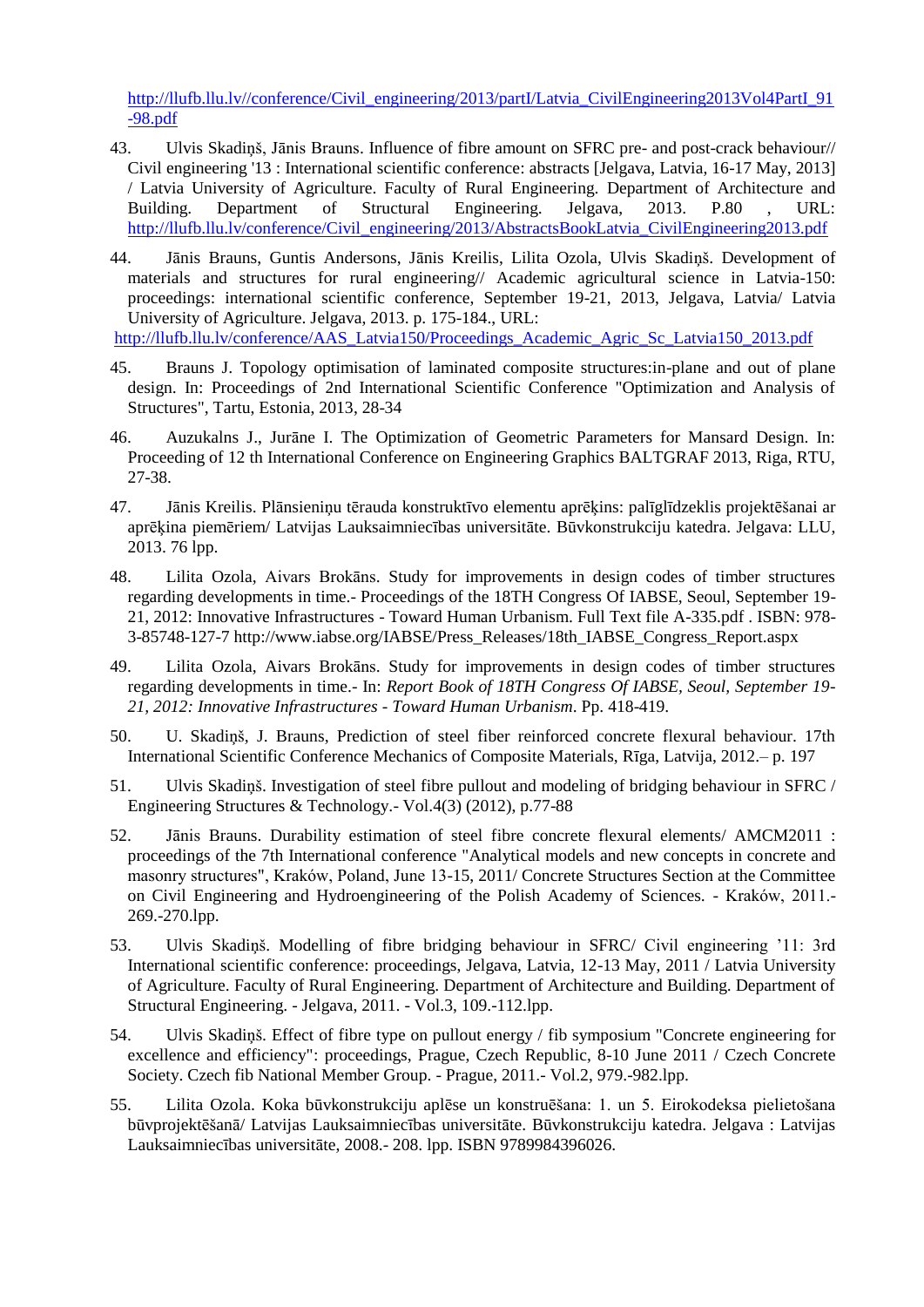- 56. Lilita Ozola. Consideration on Design Models of Timber Structures. In: *Book of Abstracts*. *Volume I*. WCTE 2010. World Conference on Timber Engineering. June 20-24, 2010, Riva del Garda, Trento, Italy, p. 87-88
- 57. Lilita Ozola. Consideration on Design Models of Timber Structures. *Conference Proceedings. 11th World Conference on Timber Engineering*, WCTE 2010. Volume 1, 2010, Trentino; June 20-24, 2010; Code 94027, Pages 188-195. ISBN: 978-162276175-3. (Citēts: SCOPUS)
- 58. Jānis Brauns. Bond strength investigation and modeling in steel fibre concrete/ Sixteenth international conference "Mechanics of composite materials" : book of abstracts, Riga, Latvia, May 24-28, 2010 / Institute of Polymer Mechanics. University of Latvia.- Riga, 2010.- 53.lpp.
- 59. Ulvis Skadiņš. Modelling of unidirectional short-fiber reinforced concrete/ Research for rural development 2010 : annual 16th international scientific conference proceedings, Jelgava, 19-21 May 2010/ Latvia University of Agriculture.- Jelgava: LLU, 2010.- Vol.2, 192.-196.lpp.
- 60. Ulvis Skadiņš. Model based analysis of short fiber reinforced concrete/ 5th International scientific conference "Students on their way to science: collection of abstracts, May 28, 2010 / Latvia University of Agriculture. Faculty of Social Sciences, Faculty of Engineering - Jelgava, 2010. - 53.lpp.
- 61. Janis Brauns, Guntis Andersons, Gints Mauševics. Bearing capacity estimation methods of reinforced soil/ Civil engineering '11: International scientific conference: abstracts, Jelgava, Latvia, 12-13 May, 2011. - Jelgava, 2011.- 64.lpp.
- 62. Lilita Ozola. Reasoning on Structural Timber Design for Target Reliability. In: *Challenges, Opportunities and Solutions in Structural Engineering and Construction: Proceedings of the 5th International Structural Engineering and Construction Conference ISEC-5*, Las Vegas, USA, 22-25 September 2009. Editor Nader Ghafoori. CRC Press/ A Balkema Book.- pp. 405-410. ISBN: 978-0- 415-56809-8 (ind. *Thomson Reuters Web of Science*)
- 63. Ozola L. Training of skills and thinking in structural timber design. In: *Challenges, Opportunities and Solutions in Structural Engineering and Construction: Proceedings of the 5th International Structural Engineering and Construction Conference ISEC-5*, Las Vegas, USA, 22-25 September 2009. Editor: Nader Ghafoori. CRC Press/ A Balkema Book.- pp. 757-761. ISBN: 978-0- 415-56809-8. (ind. *Thomson Reuters Web of Science*)
- 64. Ozola, Lilita. Implementation of Eurocode 5 in design practice / Lilita Ozola // Proceedings of the 16th Baltic building symposium, Tartu, Estonia, 28-29 May 2009 / Estonian University of Life Science. Institute of Forestry and Rural Engineering. Tartu, 2009. 47.-49.lpp.
- 65. Andersons G., Mauševics G. Design of spread foundations in soils/ Proceedings of the 16th Baltic building symposium, Tartu, Estonia, 28-29 May 2009/ Estonian University of Life Science. Institute of Forestry and Rural Engineering. - Tartu, 2009. - 45.-46.lpp.
- 66. Ozola L. Koka būvkonstrukciju aplēse un konstruēšana I: 1. un 5. Eirokodeksa pielietošana būvprojektēšanā.- Jelgava, LLU, 2008.- 259 lpp.
- 67. Ozola L. Contribution to the improvement of design conditions for glulam beams. *Program and Abstracts*. 10th World Conference on Timber Engineering WCTE2008. June 2-5, 2008, Miyazaki, Japan, p. 56
- 68. Lilita Ozola. Contribution to the improvement of design conditions for glulam beams// 10th world conference on timber engineering "WCTE 2008": program and abstracts, Miyazaki, Japan, June 2-5, 2008. Miyazaki, 2008. 117.-123.lpp.\* (ISBN: 978-161567088-8) URL: http://www.scopus.com/inward/record.url?eid=2-s2.0- 84865770441&partnerID=40&md5=a2a40bea3ad14673d810547e1638b5b3
- 69. Oзола Л., Т. Кесккюла, Я. Милъян. Оценка безопасности несущих конструкций. *LŽŪU Mokslo Darbai. Technologijos Mokslai*. 2007. Nr. 74(27)1, c. 41-49
- 70. Ozola L., J. Miljan & T. Keskküla. Assessment of load bearing structures. *Proceedings of the 4th International Structural Engineering and Construction Conference, ISEC-4 - Innovations in Structural*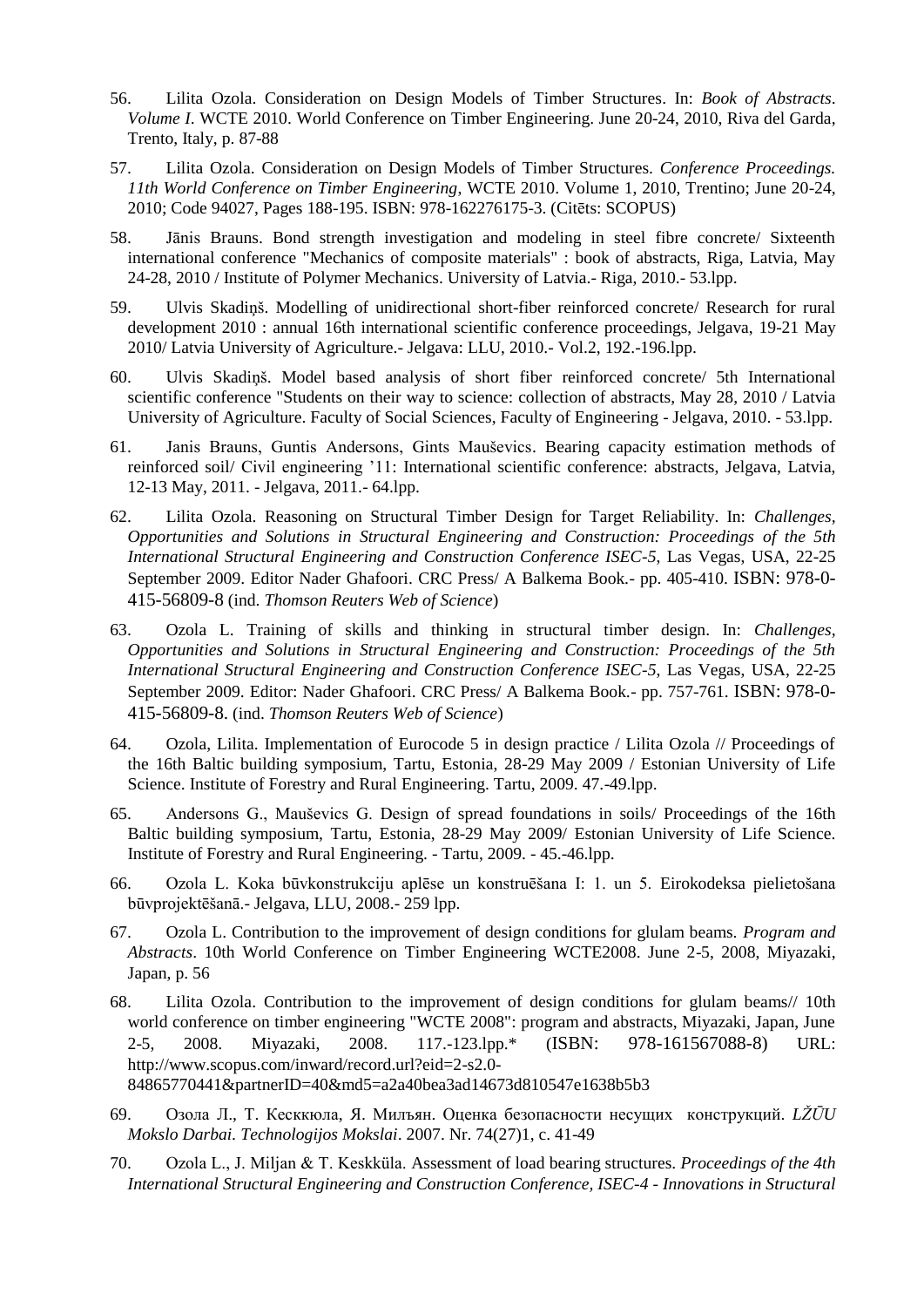*Engineering and Construction*, Taylor & Francis/Balkema, The Netherlands, 2008, pp. 797-803 ISBN: 0415457556; 978-041545755-2 (ind. SCOPUS, Engineering Village2 (Compendexind Web of Science)

- 71. Kreilis, Jānis. Tērauda karkasi vienstāvu ēkām/ Rūpniecības ēku plānojumi un konstruktīvie risinājumi: mācību palīglīdzeklis.- Jelgava, 2008.- 34.-55.lpp.
- 72. Ozola, Lilita. Par koka konstrukciju projektēšanu saskaņa ar 5. Eirokodeksu / Koks būvniecībā. Rīga: Stilus, 2007. 38.-56.lpp
- 73. Guntis Andersons, Gints Mauševics. Seklo pamatu projektēšana: metodiskie norādījumi kursa projekta izstrādei; Latvijas Lauksaimniecības universitāte. Būvkonstrukciju katedra. Jelgava: LLU, 2007.- 33 lpp.
- 74. Kreilis, Jānis. Tērauda konstrukcijas: ievads projektēšanā saskaņā ar LVS EN 1993-1-1 Vienstāva karkasa ēku konstruktīvie risinājumi un aprēķins : palīglīdzeklis projektēšanai/ Latvijas Lauksaimniecības universitāte. Būvkonstrukciju katedra. Jelgava: LLU, 2007., 142 lpp.
- 75. L. Ozola, T. Keskküla, J. Miljan. Assessment of timber structures / // 9th World Conference on Timber Engineering "WCTE 2006" : Conference proceedings, Portland, OR, USA, August 6-10, 2006 [elektroniskais resurss] [Portland, 2006]\* 1462.-1469.lpp.\* Code 94049, URL: http://www.scopus.com/inward/record.url?eid=2-s2.0- 84869987843&partnerID=40&md5=839dea73ad4bf31e17245d72924e8564
- 76. Ozola, L., Keskkula, T. & Miljan, J. Assessment of timber structures. *Program and Abstracts*. 9th World Conference on Timber Engineering. Portland. August 6-10, 2006, Portland, OR, USA, p. 229. Editors D.A.Bender, D.S.Gromala, D.V.Rosowsky.
- 77. Ozola, Lilita. Design models and rational solutions of timber trusses // 9th World Conference on Timber Engineering "WCTE 2006" : Conference proceedings, Portland, OR, USA, August 6-10, 2006 [elektroniskais resurss] [Portland, 2006]\*
- 78. Ozola, Lilita. Design models and rational solutions of timber trusses// 9th World Conference on Timber Engineering "WCTE 2006" : Program and abstracts, Portland, OR, USA, August 6-10, 2006. [Portland, 2006]. 342.-350.lpp\* URL: http://www.ewpa.com/Archive/2006/aug/Paper\_319.pdf
- 79. Ozola, Lilita. Design models and rational solutions of timber trusses // 9th World Conference on Timber Engineering "WCTE 2006" : proceedings, Portland, OR, USA, August 6-10, 2006. [Portland, 2006]. Vol.3, p.2328-2335.lpp\* URL: http://www.scopus.com/inward/record.url?eid=2-s2.0- 84870045721&partnerID=40&md5=1f8caa85156aa057f9260cbb213f3373
- 80. Lilita Ozola. Koka būvkonstrukciju elementi: aprēķins un konstruēšana saskaņā ar Eirokodeksiem (Eurocode 1, Eurocode 5)/ Lilita Ozola; Latvijas Lauksaimniecības universitāte. Būvkonstrukciju katedra. Jelgava: LLU, 2006. 184 lpp. ISBN 998419907X.
- 81. Lilita Ozola. Factor's variability effects and uncertainty in structural timber engineering : the thesis for the degree of Doctor of Philosophy in Engineering Civil Engineering = Puitkonstruktsioonide kandevõimet mõjutavate ebamäärasuste ja faktorite muutlikkuse mõju arvestamine : väitekiri tehnikateaduse doktori kraadi taotlemiseks ehitustehnika erialal. Tartu : Estonian Agricultural University, 2005. 164 lpp. : il. Bibliogr.: 74.-77. lpp. ISBN 9984197050.
- 82. Lilita Ozola. Statistical estimates of strength and stiffness properties of timber (COST ACTION E24) // Proceedings of the conference on Probabilistic models in timber engineering: tests, models, applications, Arcachon, France, 2005 Arcachon: Association ARBORA, 2005. 159-167 pp.
- 83. Lilita Ozola, Tõnu Keskküla. Uncertainties involved in structural timber design by different code formats // International council for research and innovation in building and construction: Working commission W18 - timber structures, August 2005. Karlsruhe, 2005. CIB - W18/38-102-2, 1.-8.pp.
- 84. Lilita Ozola, Tõnu Keskküla. Koka būvelementu drošuma novērtēšana = Reliability assessment of structural timber elements// Civil engineering' 05: International scientific conference, [Jelgava,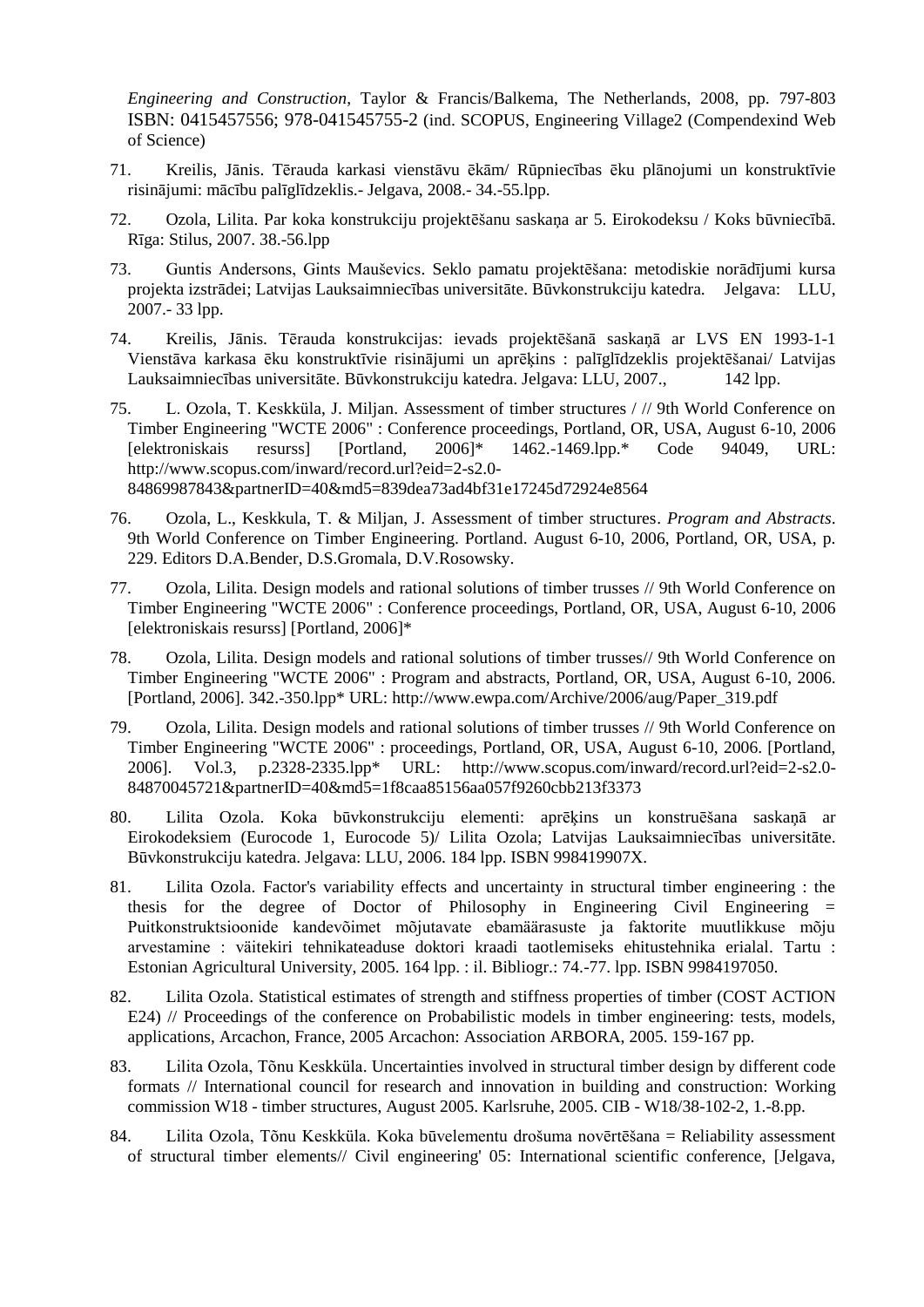Latvia, May 26-27, 2005]: proceedings / Latvia University of Agriculture. Faculty of Rural Engineering ...[etc]. Jelgava, 2005. 136.-143.lpp.

- 85. Vācu-latviešu būvniecības terminu vārdnīca. Apmēram 18 000 terminu/ Sastādītāji: L.Ozola, R.Sipoviča. Deutsch – Lettisch Wörterbuch Für Bauwesen. Etwa 18 000 Fachbegriffe. Herausgegeben L.Ozola und R.Sipoviča.- Jelgava, LLU, 2004.
- 86. Tönu Keskküla, Lilita Ozola. Reliability based classification of timber structures/ Proceedings of the 8<sup>th</sup> World Conference on Timber Engineering. WCTE 2004. Lahti, Finland, June 14-17, 2004: Volume I: Presentations held on Monday.- pp 229-232.
- 87. Tönu Keskküla, Lilita Ozola. Factor's variability in respect to reliability of timber framings / // Innovative Wooden Structures and Bridges: IABSE conference Lahti 2001, [Aug.29-31] (IABSE Report ; Vol.85). Lahti, 2001. P.131-135
- 88. Lilita Ozola. Sample Size Effects in Engineering Predictions of Wood Strength/ Proceedings of the  $8<sup>th</sup>$  World Conference on Timber Engineering. WCTE 2004. Lahti, Finland, June 14-17, 2004: Volume III: Presentations held on Wednesday and all posters.- pp 587-590
- 89. Lilita Ozola. Sample size effects in assessment of wood strength properties. In: Civil Engineering'03. International scientific conference. Proceedings.- Jelgava, 2003.- pp. 69-73.
- *90.* Tönu Keskküla, Lilita Ozola. Codified design and reliability aspects of structural timber elements// System-based Vision for Strategic and Creative Desing: Proceedings of the second International conference on structural and construction engineering, 23-26 September 2003, Rome, Italy. Lisse, 2003. Vol.1, p.25-30: Fig.; ISBN 9058095991.- pp.25-30. (ind. *Thomson Reuters Web of Science,* Access. Num: WOS:000187006900004, IDS Number: BX95V)
- 91. Lilita Ozola, Tõnu Keskküla. Predicted reliability of elements and classification of timber structures// International council for research and innovation in building and construction: Working commission W18 - timber structures, August 2003. [B.V.], 2003. CIB - W18/36-102, 1.-11.lpp. Paper 36-102-1.
- 92. Lilita Ozola, Tõnu Keskküla. Design characteristics and results according to Eurocode 5 and SNiPR procedures// International Council for Research and Innovation in Building and Construction: Working Commission W18 - Timber Structures, Meeting Thirty-Five, Japan, Kyoto, September 2002. Kyoto, 2002 CIB-W18/35-102-1.
- 93. Lilita Ozola, Tõnu Keskküla. Wood variability effects in assessment of predicted strength value// Agricultural machinery, building and hydraulic engineering. (Estonian Agricultural University Transactions; 215). Tartu, 2002. pp.140-143., ISSN 1406-4049.
- 94. Tönu Keskküla, Lilita Ozola. Factors' Variability in Respect to Reliability of Timber Framings. IABSE Reports, Volume 85. IABSE Conference Lahti, Finland, 2001. Innovative Wooden Structures and Bridges pp. 131-135. (Cited by *Thomson Reuters Web of Science*, Access. Num: WOS:000221951900018, IDS Number: BAF25)
- 95. Tönu Keskküla, Lilita Ozola. Relationships of wood design values in bending, compression and tension. Transactions of Estonian Agricultural University, Number 214: Agricultural Machinery, Building and Energy Engineering, Tartu, 2001, ISSN 1406-4049. ISBN 9985-816-18-8. Pages 101- 107.
- 96. Ozola, Lilita. Koka konstrukciju projektēšana/ Lilita Ozola; Latvijas Lauksaimniecības universitāte. Būvkonstrukciju katedra. Jelgava: LLU, 2001-2002. 2 sēj.
- 97. Tönu Keskküla, Lilita Ozola. Analysis of factor's variability with respect to reliability of structural timber elements. Transactions of Estonian Agricultural University, Number 206: Agricultural Machinery, Building and Energy Engineering, Tartu, 2000, Pages 56-61
- 98. Tönu Keskküla, Lilita Ozola. Statistical significance of the different factors influencing on the reliability of structural wood elements/ Zinātniski praktiskā konference LIF Būvniecība'99/ Referāti. Lauku inženieru fakultāte. 03.06.99-04.06.99: Jelgava, 1999.- 9.lpp.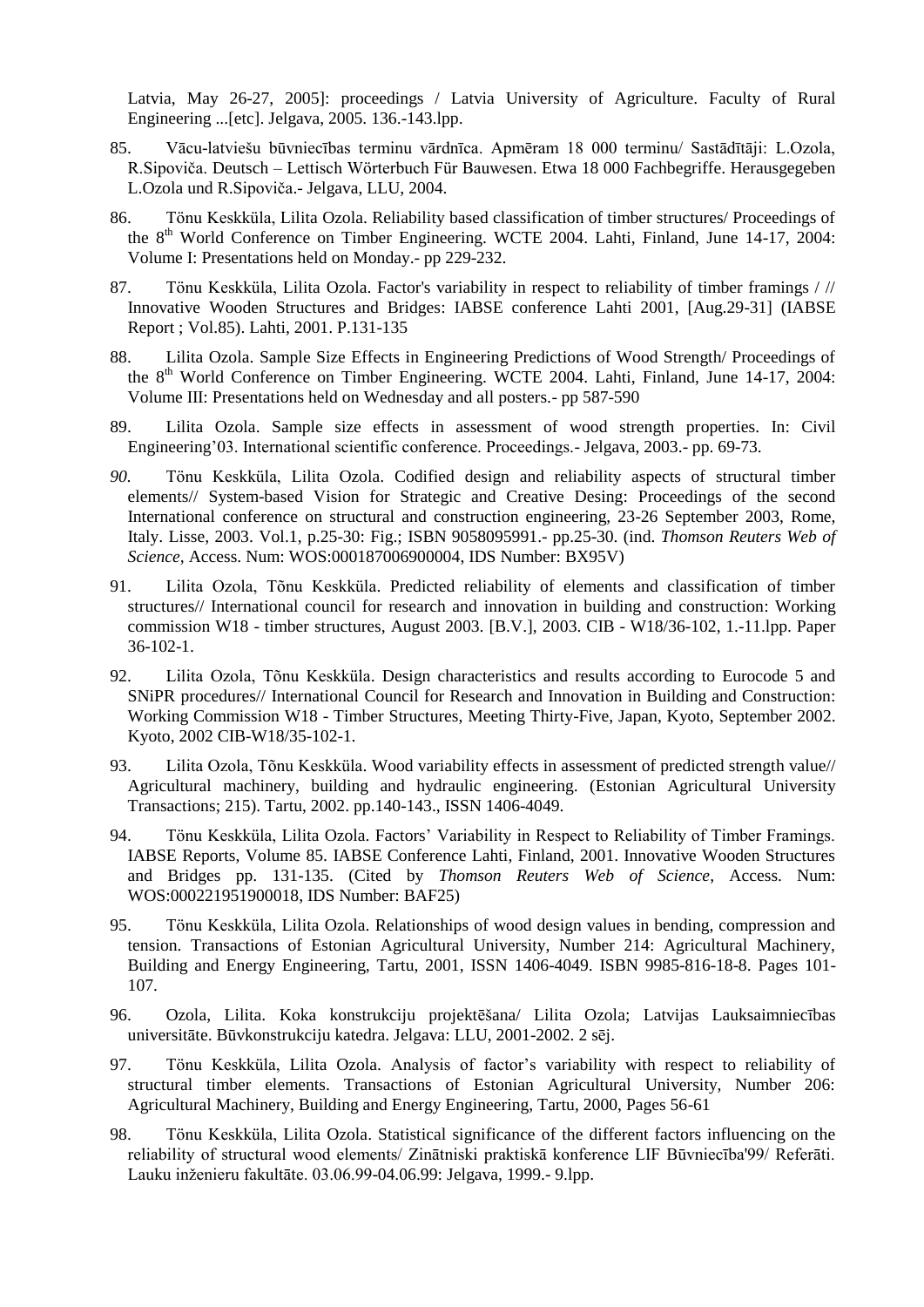- 99. Vucēns Justs, Ozola Lilita. Liektu kokbetona elementu teorētiskā un eksperimentālā izpēte= Theoretical and experimental study of timber-concrete beam type members/ Būvniecības studiju programmas studentu un maģistrantu zinātniski praktiskā konference Būvniecība'2021: konferences ziņojumu tēžu krājums, Jelgava, 15. jūnijs, 2021/ Latvijas Lauksaimniecības universitāte. Vides un būvzinātņu fakultāte. - Jelgava, 2021. - 54.-56.lpp.- ISBN 9789984483849 - ISSN 2500-9915
- 100. Zaļkalns Valters, Ozola Lilita. Atšķirīgas konstrukcijas daļēji stingu koka elementu momentsavienojumu efektivitāte= Effectiveness of different type of semi-rigid wood connections Būvniecības studiju programmas studentu un maģistrantu zinātniski praktiskā konference Būvniecība'2021: konferences ziņojumu tēžu krājums, Jelgava, 15. jūnijs, 2021/ Latvijas Lauksaimniecības universitāte. Vides un būvzinātņu fakultāte. - Jelgava, 2021.- 57.-59.lpp. - ISBN 9789984483849 - ISSN 2500-9915
- 101. Mareks Bokta, Ulvis Skadiņš. Fibrobetona mehānisko īpašību raksturvērtību noteikšana un pielietošana konstrukciju projektēšanā= Determination and application of the mechanical properties of fiber reinforced concrete in structural design. Būvniecības studiju programmas studentu un maģistrantu zinātniski praktiskā konference Būvniecība'2021: konferences ziņojumu tēžu krājums, Jelgava, 15. jūnijs, 2021/ Latvijas Lauksaimniecības universitāte. Vides un būvzinātņu fakultāte. - Jelgava, 2021.- 47.-48.lpp. - ISBN 9789984483849 - ISSN 2500-9915
- 102. Aivars Caunītis, Ulvis Skadiņš. Saliekamā dzelzsbetona sienu paneļu vertikālie bīdes savienojumi ar augstas stiprības stiepļu cilpām= Wire loop shear connections of precast concrete wall panels. Būvniecības studiju programmas studentu un maģistrantu zinātniski praktiskā konference Būvniecība'2021: konferences ziņojumu tēžu krājums, Jelgava, 15. jūnijs, 2021/ Latvijas Lauksaimniecības universitāte. Vides un būvzinātņu fakultāte. - Jelgava, 2021.- 49.-50.lpp. - ISBN 9789984483849 - ISSN 2500-9915
- 103. Artis Lagužnieks, Ulvis Skadiņš. Šķiedru betona kompozītu stiepes un lieces modelēšana ar galīgo elementu metodi= Tensile and bending modelling of fiber concrete with final element method. Būvniecības studiju programmas studentu un maģistrantu zinātniski praktiskā konference Būvniecība'2021: konferences ziņojumu tēžu krājums, Jelgava, 15. jūnijs, 2021/ Latvijas Lauksaimniecības universitāte. Vides un būvzinātņu fakultāte.- Jelgava, 2021.- 53.lpp. - ISBN 9789984483849 - ISSN 2500-9915
- 104. Valērijs Caunītis, Jānis Kreilis. Kompozītas plātnes eksperimentāla un teorētiska izpēte = Experimental and theoretical investigation of composite slab/ Būvniecības studiju programmas studentu un maģistrantu zinātniski praktiskā konference Būvniecība'2021: konferences ziņojumu tēžu krājums, Jelgava, 15. jūnijs, 2021/ Latvijas Lauksaimniecības universitāte. Vides un būvzinātņu fakultāte. - Jelgava, 2021.- 51.-52.lpp. - ISBN 9789984483849 - ISSN 2500-9915
- 105. Krams E., Kuļevskis K., Skadiņš U. Saliekamā dzelzsbetona sienu savienojumu bīdes nestspējas novērtēšanas paņēmieni. Būvniecības studiju programmas studentu un maģistrantu zinātniski praktiskā konference Būvniecība'2020: konferences ziņojumu tēžu krājums, Jelgava, 15. jūnijs, 2020/ Latvijas Lauksaimniecības universitāte. Vides un būvzinātņu fakultāte.- Jelgava, 2020.- 38.-39.lpp.- ISSN 2500-9915; ISBN 978-9984-48-359-7
- 106. Madžulis A., Skadiņš U. Ražošanas un projektēšanas nepilnību ietekme uz kompozīto tēraudbetona kolonnu nestspēju. Būvniecības studiju programmas studentu un maģistrantu zinātniski praktiskā konference Būvniecība'2020: konferences ziņojumu tēžu krājums, Jelgava, 15. jūnijs, 2020/ Latvijas Lauksaimniecības universitāte. Vides un būvzinātņu fakultāte.- Jelgava, 2020.- 42.-43.lpp.- ISSN 2500-9915; ISBN 978-9984-48-359-7
- 107. Krūskops R.E., Rāts R., Dandens A. BIM datorprogrammu REVIT un TEKLA STRUCTURES iespējas stiegrota betona būvkonstrukciju projektēšanā. Būvniecības studiju programmas studentu un maģistrantu zinātniski praktiskā konference Būvniecība'2020: konferences ziņojumu tēžu krājums, Jelgava, 15. jūnijs, 2020/ Latvijas Lauksaimniecības universitāte. Vides un būvzinātņu fakultāte.- Jelgava, 2020.- 40.-41.lpp.- ISSN 2500-9915; ISBN 978-9984-48-359-7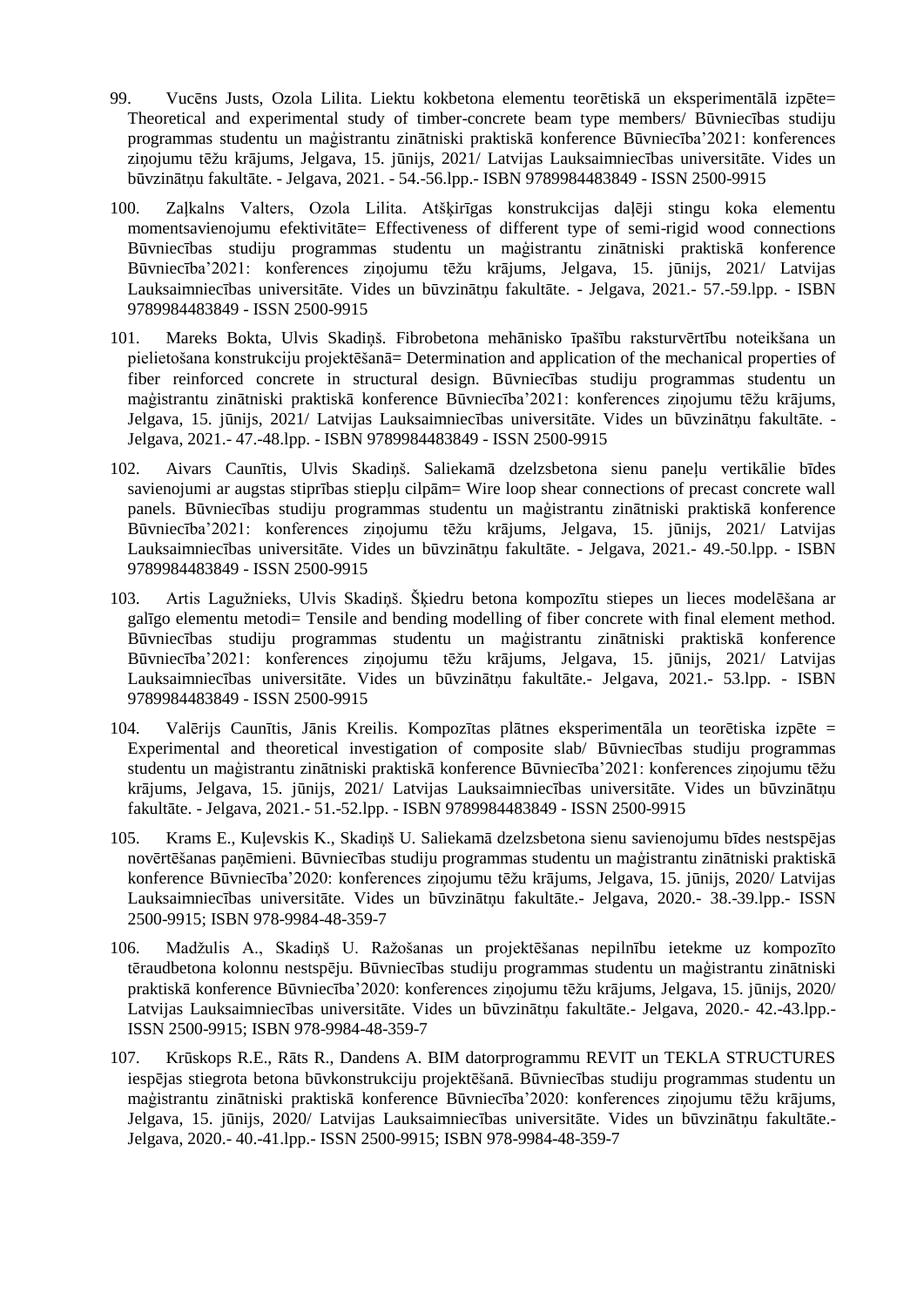- 108. Žondaks A., Andersons G. Grunts sasalšanas indeksa ietekme uz pamatu konstrukciju. Būvniecības studiju programmas studentu un maģistrantu zinātniski praktiskā konference Būvniecība'2020: konferences ziņojumu tēžu krājums, Jelgava, 15. jūnijs, 2020/ Latvijas Lauksaimniecības universitāte. Vides un būvzinātņu fakultāte.- Jelgava, 2020.- 44.-45.lpp.- ISSN 2500-9915; ISBN 978-9984-48-359-7
- 109. Bērzkalns J., Andersons G. Grunts iekšējās berzes leņķa noteikšanas metožu salīdzinājums. Būvniecības studiju programmas studentu un maģistrantu zinātniski praktiskā konference Būvniecība'2020: konferences ziņojumu tēžu krājums, Jelgava, 15.jūnijs, 2020/ Latvijas Lauksaimniecības universitāte. Vides un būvzinātņu fakultāte.- Jelgava, 2020.- 36.-37.lpp.- ISSN 2500-9915; ISBN 978-9984-48-359-7
- 110. Fabriciuss J., Ozola L. Rotational stiffness of dowelled moment connection and splitting capacity of wood: experimental investigation results. 5th World Multidisciplinary Civil Engineering-Architecture- Urban Planning Symposium (WMCAUS 2020): Abstract Book, Prague, Czech Republic, 1-5 September 2020.- Prague, 2020.- 440.lpp.
- 111. Sintija Neščadima, Guntis Andersons. Comparison of geotechnical investigation methods of static probing and flat dilatometer test/ 14th International scientific conference "Students on their way to science" (undergraduate, graduate, post-graduate students): collection of abstracts, April 26, 2019/ Latvia University of Life Sciences and Technologies. - Jelgava, 2019. - P. 92. - ISSN 2255-9566
- 112. Monta Blāze-Pētersone, Lilita Ozola. Spriegumu nevienmērīga sadalījuma ietekme uz koksnes stiprību skaldē/ Būvniecības studiju programmas studentu un maģistrantu zinātniski praktiskā konference Būvniecība'2019: konferences ziņojumu tēžu krājums. Jelgava, 2019. - 31.-32.lpp. - ISSN 2500-9915; ISBN 978-9984-9984-48-332-0
- 113. Ralfs Cīrulis, Jānis Kreilis. Stieptu tērauda bultskrūvju pretestības pētījumi. Būvniecības studiju programmas studentu un maģistrantu zinātniski praktiskā konference Būvniecība'2019: konferences ziņojumu tēžu krājums. Jelgava, 2019.- 33.-34.lpp. - ISSN 2500-9915; ISBN 978-9984-9984-48-332-0
- 114. Kaspars Ērpe, Lilita Ozola. Koka- metāla elementu daudztapu savienojumu nestspēja un mehāniskā darbība robežstāvokļos. Būvniecības studiju programmas studentu un maģistrantu zinātniski praktiskā konference Būvniecība'2019: konferences ziņojumu tēžu krājums. Jelgava, 2019. - 35.-36.lpp. - ISSN 2500-9915; ISBN 978-9984-9984-48-332-0
- 115. Andris Gaidelions, Lilita Ozola. Koka portālrāmja stingā dzegas savienojuma pastiprināšana. Būvniecības studiju programmas studentu un maģistrantu zinātniski praktiskā konference Būvniecība'2019: konferences ziņojumu tēžu krājums. Jelgava, 2019. - 37.-38.lpp. - ISSN 2500-9915; ISBN 978-9984-9984-48-332-0
- 116. Rihards Krists Kalniņš, Guntis Andersons. Sasalšanas indekss atkarībā no novērojumu perioda ilguma. Būvniecības studiju programmas studentu un maģistrantu zinātniski praktiskā konference Būvniecība'2019: konferences ziņojumu tēžu krājums. Jelgava, 2019. - 39.-40.lpp. - ISSN 2500-9915; ISBN 978-9984-9984-48-332-0
- 117. Sigita Lapsiņa, Ulvis Skadiņš. Termiski neapstrādāta māla sienu nestspēja. Būvniecības studiju programmas studentu un maģistrantu zinātniski praktiskā konference Būvniecība'2019: konferences ziņojumu tēžu krājums. Jelgava, 2019. - 41.-42.lpp.- ISSN 2500-9915; ISBN 978-9984-9984-48-332-0
- 118. Jurģis Ļaudaks, Jānis Kreilis. Fasāžu alumīnija profilu efektīvo šķērsgriezuma raksturojumu noteikšana. Būvniecības studiju programmas studentu un maģistrantu zinātniski praktiskā konference Būvniecība'2019: konferences ziņojumu tēžu krājums. Jelgava, 2019. - 43.lpp. - ISSN 2500-9915; ISBN 978-9984-9984-48-332-0
- 119. Guntis Melnis, Lilita Ozola. Skrūvju izraušanas pretestības pētījumi savienojumos ar plānām alumīnija sakausējumu loksnēm. Būvniecības studiju programmas studentu un maģistrantu zinātniski praktiskā konference Būvniecība'2019: konferences ziņojumu tēžu krājums. Jelgava, 2019.- 44.- 45.lpp.- ISSN 2500-9915; ISBN 978-9984-9984-48-332-0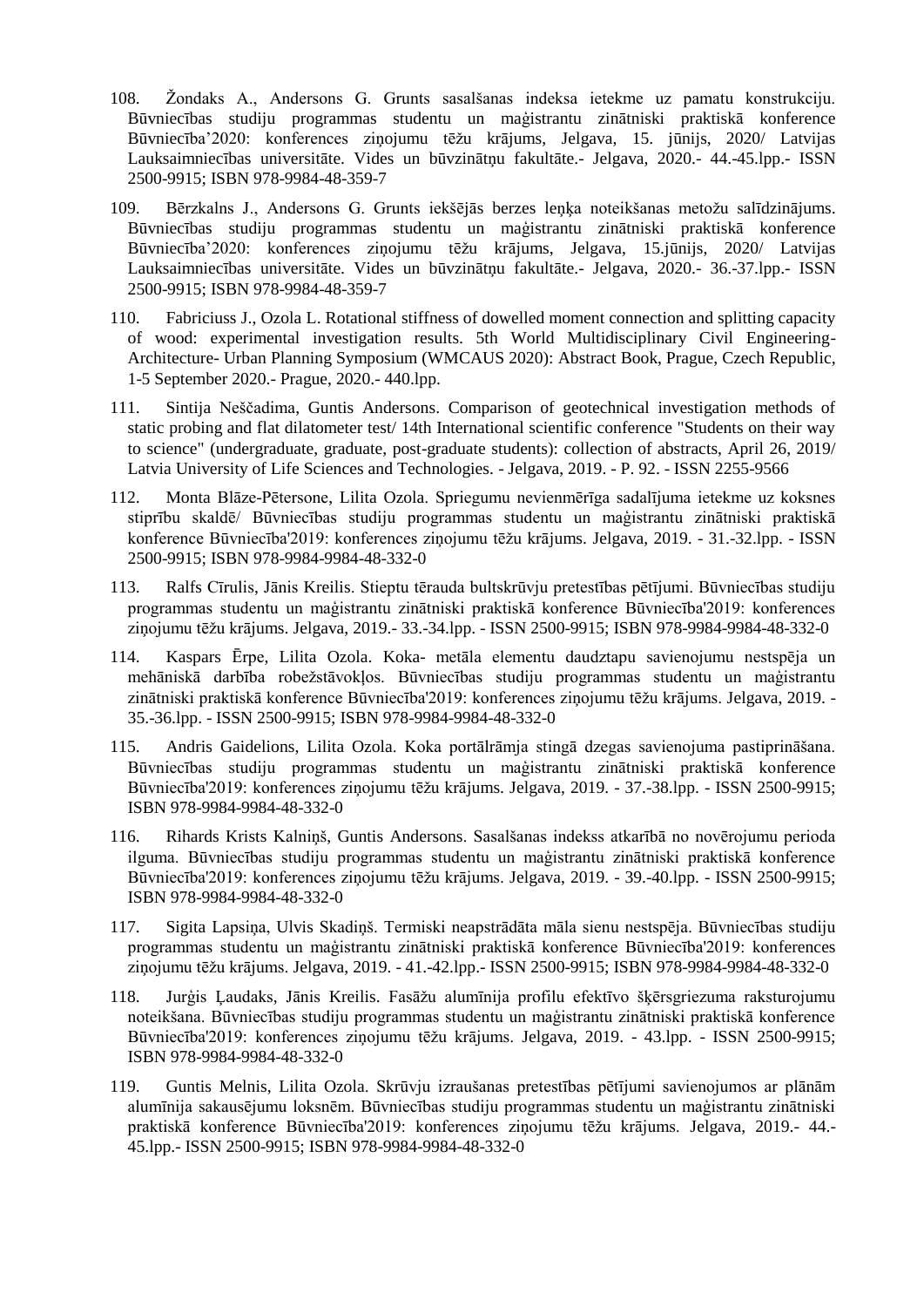- 120. Sintija Neščadima, Guntis Andersons. Statiskās zondēšanas un plakanā dilatometra ģeotehnisko izpētes metožu salīdzinājums. Būvniecības studiju programmas studentu un maģistrantu zinātniski praktiskā konference Būvniecība'2019: konferences ziņojumu tēžu krājums, Jelgava, 14. jūnijs, 2019/ Latvijas Lauksaimniecības universitāte. Vides un būvzinātņu fakultāte. - Jelgava, 2019. - 46.-48.lpp. - ISSN 2500-9915; ISBN 978-9984-9984-48-332-0
- 121. Eduards Stančiks, Jānis Kreilis. Tērauda siju konstrukciju pilnveidošana. Būvniecības studiju programmas studentu un maģistrantu zinātniski praktiskā konference Būvniecība'2019: konferences ziņojumu tēžu krājums. Jelgava, 2019 - 49.-50.lpp.- ISSN 2500-9915; ISBN 978-9984-9984-48-332-0
- 122. Valters Zaļkalns, Atis Dandens. Stieptu tērauda elementu ar ribām un sānu uzlikām nestspējas analīze. Būvniecības studiju programmas studentu un maģistrantu zinātniski praktiskā konference Būvniecība'2019: konferences ziņojumu tēžu krājums. Jelgava, 2019. - 51.-52.lpp. - ISSN 2500-9915; ISBN 978-9984-9984-48-332-0
- 123. Arvis Zvagulis, Ulvis Skadiņš. Enkurstieņa ietekme uz pretbīdņa nestspēju saliekamā dzelzsbetona savienojumos. Būvniecības studiju programmas studentu un maģistrantu zinātniski praktiskā konference Būvniecība'2019: konferences ziņojumu tēžu krājums. Jelgava, 2019. - 53.- 54.lpp. - ISSN 2500-9915; ISBN 978-9984-9984-48-332-0
- 124. Arvis Zvagulis, Lilita Ozola. Kokskrūvju savienojumu efektīvā darbība un ietekme uz sienu diafragmu formmaiņas nestspējas kapacitāti/ Būvniecības studiju programmas studentu un maģistrantu zinātniski praktiskā konference Būvniecība'2017: konferences ziņojumu tēžu krājums, Jelgava, 14. jūnijs, 2017 / Latvijas Lauksaimniecības universitāte. Vides un būvzinātņu fakultāte. - Jelgava, 2017. - 47.-49.lpp. - ISSN 2243-6936
- 125. Eduards Stančiks, Lilita Ozola. Bezmomenta un momentsavienojuma ar perforētām zobotām plāksnēm eksperimentāli pētījumi/ Būvniecības studiju programmas studentu un maģistrantu zinātniski praktiskā konference Būvniecība'2017: konferences ziņojumu tēžu krājums, Jelgava, 14. jūnijs, 2017 / Latvijas Lauksaimniecības universitāte. Vides un būvzinātņu fakultāte. - Jelgava, 2017. - 41.-42.lpp.
- 126. Alīna Skobeļeva, Lilita Ozola, Edgars Bukšāns. Latvijā pielietoto koksnes aizsardzības līdzekļu efektivitāte/ Būvniecības studiju programmas studentu un maģistrantu zinātniski praktiskā konference Būvniecība'2017: konferences ziņojumu tēžu krājums, Jelgava, 14. jūnijs, 2017 / Latvijas Lauksaimniecības universitāte. Vides un būvzinātņu fakultāte. - Jelgava, 2017. - 43.-44.lpp.
- 127. Liene Aņisimova, Lilita Ozola. Ģipškartona koka skrūvsavienojumu nestspējas eksperimentāli pētījumi = Experimental research of screwed connections plaster board – to – timber/ Būvniecības studiju programmas studentu un maģistrantu zinātniski praktiskā konference Būvniecība'2017: konferences ziņojumu tēžu krājums, Jelgava, 14. jūnijs, 2017 / Latvijas Lauksaimniecības universitāte. Vides un būvzinātņu fakultāte. - Jelgava, 2017. - 29.-30.lpp. - ISSN 2243-6936
- 128. Gatis Kiresārs, Lilita Ozola. Koka sijas balstmezgla ar apslēptu metāla plāksni darbības modeļa eksperimentāla pārbaude/ Būvniecības studiju programmas studentu un maģistrantu zinātniski praktiskā konference Būvniecība'2017: konferences ziņojumu tēžu krājums, Jelgava, 14. jūnijs, 2017 / Latvijas Lauksaimniecības universitāte. Vides un būvzinātņu fakultāte. - Jelgava, 2017. - 35.-36.lpp.
- 129. Iveta Priede, Jānis Kreilis. Theoretical and experimental testing of bolted connections// 10th International scientific conference "Students on their way to science" : (undergraduate, graduate, postgraduate students) : collection of abstracts, April 24, 2015 / [elektroniskais resurss] Latvia University of Agriculture. Jelgava, 2015. 90.lpp. , URL:

[http://www.sws.llu.lv/images/Collection\\_of\\_Abstracts\\_SWS\\_2015\\_2.pdf](http://www.sws.llu.lv/images/Collection_of_Abstracts_SWS_2015_2.pdf)

130. Aleksandrs Ceicāns, Jānis Kreilis. Roof sandwich panel theoretical and experimental testing// 10th International scientific conference "Students on their way to science" : (undergraduate, graduate, post-graduate students) : collection of abstracts, April 24, 2015 / [elektroniskais resurss] Latvia University of Agriculture. Jelgava, 2015. 80.lpp. , URL:

[http://www.sws.llu.lv/images/Collection\\_of\\_Abstracts\\_SWS\\_2015\\_2.pdf](http://www.sws.llu.lv/images/Collection_of_Abstracts_SWS_2015_2.pdf)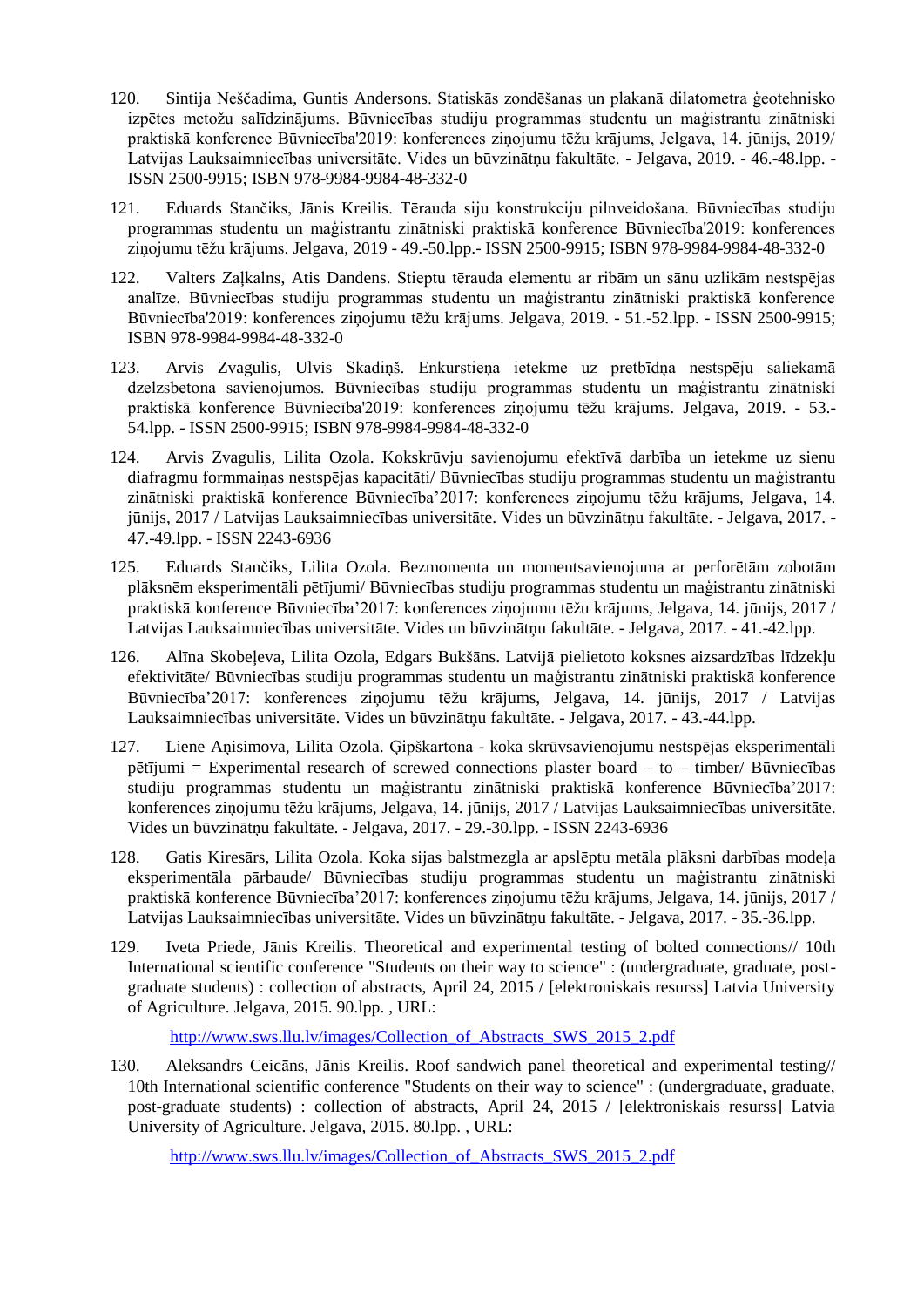- 131. Mārtiņš Alfuksis, Aleksandrs Smirnovs, Ulvis Skadiņš. Fibrbetona siju nestspēja atkarībā no betona ieklāšanas veida// LLU LIF Būvniecības studiju programmas studentu un maģistrantu zinātniski praktiskā konference Būvniecība'2015: konferences ziņojumu tēžu krājums, Jelgava, 15.jūnijs, 2015 / Latvijas Lauksaimniecības universitāte. Lauku inženieru fakultāte - Jelgava, 2015. - 20.-21.lpp. ISSN 2243-6936; ISBN 978-9984-48-213-2
- 132. Vitālijs Borovikovs, Sergejs Kozlovs, Ulvis Skadiņš. Tērauda šķiedru daudzuma ietekme uz plaisu aizvēršanos dzelzsbetona sijās// LLU LIF Būvniecības studiju programmas studentu un maģistrantu zinātniski praktiskā konference Būvniecība'2015: konferences ziņojumu tēžu krājums, Jelgava, 2015. - 22.-23.lpp.
- 133. Ulvis Skadiņš. Būvkonstrukciju katedra pēdējos piecos gados/ Būvniecības specialitātei 40.- Latvijas Lauksaimniecības universitāte. Lauku inženieru fakultāte. - Jelgava, 2015. - 20.-21.lpp.
- 134. Rasma Ķīvīte, Mareks Gindra, Lilita Ozola. Atšķirīgas šķiedru orientācijas līmēto koka paneļu darbība liecē// LLU LIF Būvniecības studiju programmas studentu un maģistrantu zinātniski praktiskā konference Būvniecība'2015: konferences ziņojumu tēžu krājums. Jelgava, 2015. - 26.-27.lpp.
- 135. Jānis Šķists, Karlīna Vītola, Ulvis Skadiņš. Dzelzsbetona sijas ar atvērumu nestspējas pārbaude// LLU LIF Būvniecības studiju programmas studentu un maģistrantu zinātniski praktiskā konference Būvniecība'2015: konferences ziņojumu tēžu krājums. Jelgava, 2015. - 31.-32.lpp.
- 136. Alīna Skobeļeva, Artūrs Bigāts, Ulvis Skadiņš. Virsmas kvalitātes ietekme uz ķīmisko enkuru nestspēju// LLU LIF Būvniecības studiju programmas studentu un maģistrantu zinātniski praktiskā konference Būvniecība'2015: konferences ziņojumu tēžu krājums. Jelgava, 2015. - 30.lpp.
- 137. Dāvis Špaks, Lilita. Ozola. Saliktu koka siju teorētiska un eksperimentāla pārbaude// LLU LIF Būvniecības studiju programmas studentu un maģistrantu zinātniski praktiskā konference Būvniecība'2015: konferences ziņojumu tēžu krājums. Jelgava, 2015. - 33.lpp.
- 138. Ozola L. Kļūdas maksā dārgi.- Būvinženieris, 2015.g. Aprīlis (Nr.43). 110-111. lpp.
- 139. Olga Osadčuka, Guntis Andersons. Freezing index and its affecting factors// 10th International scientific conference "Students on their way to science": collection of abstracts, April 24, 2015/ [elektroniskais resurss] Latvia University of Agriculture. Jelgava, 2015. 61.lpp. , URL: [http://www.sws.llu.lv/images/Collection\\_of\\_Abstracts\\_SWS\\_2015\\_2.pdf](http://www.sws.llu.lv/images/Collection_of_Abstracts_SWS_2015_2.pdf)
- 140. Olga Osadčuka, Guntis Andersons. Freezing index in conditions of Latvia// 9th International scientific conference "Students on their way to science": collection of abstracts, April 25, 2014 / [elektroniskais resurss] Latvia University of Agriculture. Jelgava, 2014. 100.lpp., URL: [http://www.sws.llu.lv/images/Collection\\_of\\_Abstracts\\_SWS\\_2014.pdf](http://www.sws.llu.lv/images/Collection_of_Abstracts_SWS_2014.pdf)
- 141. Atis Dandens, Janis Kreilis, Guntis Andersons. Properties of cold-formed steel sections / Civil engineering '11 : 3rd International scientific conference: proceedings, Jelgava, Latvia, 12-13 May, 2011 / Latvia University of Agriculture. Faculty of Rural Engineering. Department of Architecture and Building. Department of Structural Engineering. - Jelgava, 2011. - Vol.3, 166.-170.lpp.
- 142. Ozola L. Lielākā koka konstrukcija pasaulē, Būvinženieris, 2012.g. Nr.27. 70-75. lpp.
- 143. Māris Benfelds, Lilita Ozola. Konstruktīvo plastmasu materiālu stiprības un stinguma īpašību pētījumi. LLU LIF Būvniecības studiju programmas studentu un maģistrantu zinātniski prakstiskā konference BŪVNIECĪBA'2012. Konferences ziņojumu tēžu krājums. Jelgava, 2012.- 56. lpp. ISSN 2243-6936; ISBN 978-9984-48-054-1. http://www2.llu.lv/homepg/lif/
- 144. Aivars Brokans, Lilita Ozola. Šļūdes attīstība koka sijās mainīgos apkārtējās vides mitruma un temperatūras apstākļos. LLU LIF Būvniecības studiju programmas studentu un maģistrantu zinātniski prakstiskā konference BŪVNIECĪBA'2012. Konferences ziņojumu tēžu krājums. Jelgava, 2012.- 57. lpp. ISSN 2243-6936; ISBN 978-9984-48-054-1. http://www2.llu.lv/homepg/lif/
- 145. Uldis Ķepals, Lilita Ozola. Koksnes materiāla sijas spiestās malas noturības problēma un ietekmējošie faktori. LLU LIF Būvniecības studiju programmas studentu un maģistrantu zinātniski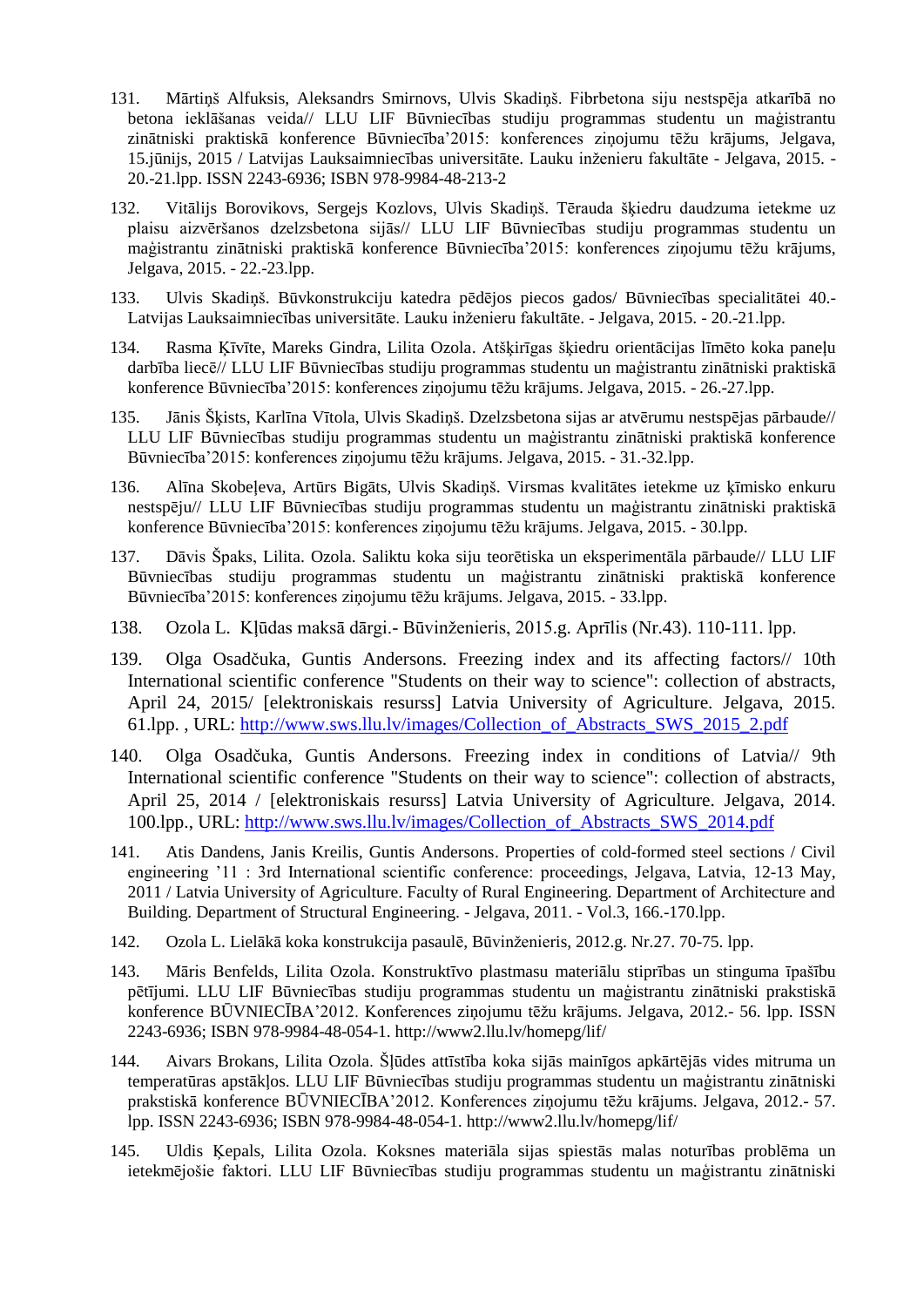prakstiskā konference BŪVNIECĪBA'2012. Konferences ziņojumu tēžu krājums. Jelgava, 2012.- 59. lpp. ISSN 2243-6936; ISBN 978-9984-48-054-1. http://www2.llu.lv/homepg/lif/

- 146. Oskars Vītoliņš, Lilita Ozola. OSB-EPS paneļu māju struktūras nestspējas analīze. LLU LIF Būvniecības studiju programmas studentu un maģistrantu zinātniski prakstiskā konference BŪVNIECĪBA'2012. Konferences ziņojumu tēžu krājums. Jelgava, 2012.- 64. lpp. ISSN 2243-6936; ISBN 978-9984-48-054-1. http://www2.llu.lv/homepg/lif/
- 147. Department of Structural Engineering 2005 2011 / Latvia University of Agriculture. Faculty of Rural Engineering; editors Guntis Andersons, Jānis Kreilis, Lilita Ozola. Jelgava : LLU, 2011. 31 lpp.
- 148. Krišāns A., Ozola L. Spriegumu un deformāciju pētījumi maksimālā šķērsspēka zonā sijām ar iecirtumiem. Būvniecības studiju programmas studentu un maģistrantu zinātniski prakstiskā konference BŪVNIECĪBA'2011. Konferences ziņojumu tēžu krājums. Jelgava, 2011.- 50. lpp. ISSN 2243-6936, ISBN 978-9984-48-054-1.<http://www2.llu.lv/homepg/lif/>
- 149. Līcis K., Ozola L. Stingā koka elementu savienojuma nestspējas teorētiskā un eksperimentālā pārbaude. Būvniecības studiju programmas studentu un maģistrantu zinātniski prakstiskā konference BŪVNIECĪBA'2011. Konferences ziņojumu tēžu krājums. Jelgava, 2011.- 51. lpp. ISSN 2243-6936, ISBN 978-9984-48-054-1.<http://www2.llu.lv/homepg/lif/>
- 150. Strazdiņš P., Ozola L. Konstrukcijas aprēķina modeļa definēšanas problēma. Būvniecības studiju programmas studentu un maģistrantu zinātniski prakstiskā konference BŪVNIECĪBA'2011. Konferences ziņojumu tēžu krājums. Jelgava, 2011.- 59. lpp. ISSN 2243-6936, ISBN 978-9984-48- 054-1. http://www2.llu.lv/homepg/lif/
- 151. Šaplavskis S., Ozola L. Koka elementu savienojumu veidi siju galu atjaunošanai. Būvniecības studiju programmas studentu un maģistrantu zinātniski prakstiskā konference BŪVNIECĪBA'2011. Konferences ziņojumu tēžu krājums. Jelgava, 2011.- 60. lpp. ISSN 2243-6936, ISBN 978-9984-48- 054-1. http://www2.llu.lv/homepg/lif/
- 152. Vadims Januševs, Igors Stefanovičs, Jānis Kreilis. Keramzītbetona bloki ar siltumizolācijas starpslāni = Cavity wall units with insulation// Studentu starptautiskās zinātniskās konferences tēzes 2008/ Latvijas Lauksaimniecības universitāte. - Jelgava : LLU, 2008.- 90.lpp.
- 153. Armands Strēlis, Lilita Ozola. Koka rāmju konstrukcijas = Timber framing constructions// Studentu zinātniskās konferences tēzes 2007 / Latvijas Lauksaimniecības universitāte. Jelgava : LLU, 2007.- 60.lpp.
- 154. Dainis Petzāls, Lilita Ozola. Tapveida savienojumu nestspējas eksperimentāli un teorētiski pētījumi = Experimental and theoretical study of load bearing capacity of dowel type connections// Studentu zinātniskās konferences tēzes 2006/ Latvijas Lauksaimniecības universitāte. Jelgava : LLU, 2006.- 39.lpp.
- 155. Māris Bērziņš, Jānis Kreilis. Mūra sienu defekti Jelgavas daudzstāvu ēkās = Defects in brick masonry walls of multy-story houses in Jelgava/ Defects in brick masonry walls of multy-story houses in Jelgava// Studentu zinātniskās konferences tēzes / Latvijas Lauksaimniecības universitāte. - Jelgava: LLU, 2005. - 83.lpp.
- 156. Jurģis Ķikulis, Jānis Kreilis. Sendvičpaneļu mehānisko īpašību eksperimentāla izpēte = Experimental investigation of mechanical properties of sandwich panels/ Studentu zinātniskās konferences tēzes 2006/ Latvijas Lauksaimniecības universitāte. - Jelgava: LLU, 2006. - 41.lpp.
- 157. Emīls Kolosovs, Guntis Andersons. Rekonstruējamās ēkas pamatu sēšanās analīze = Analysis of foundation settlement for reconstructed building// Studentu zinātniskās konferences tēzes 2007 / Latvijas Lauksaimniecības universitāte. - Jelgava: LLU, 2007. - 59.lpp.
- 158. Dainis Petzāls, Lilita Ozola. Koka kopnes modeļa pārbaudes rezultāti = Test results of timber truss model// Studentu zinātniskās konferences tēzes/ Latvijas Lauksaimniecības universitāte, 2005.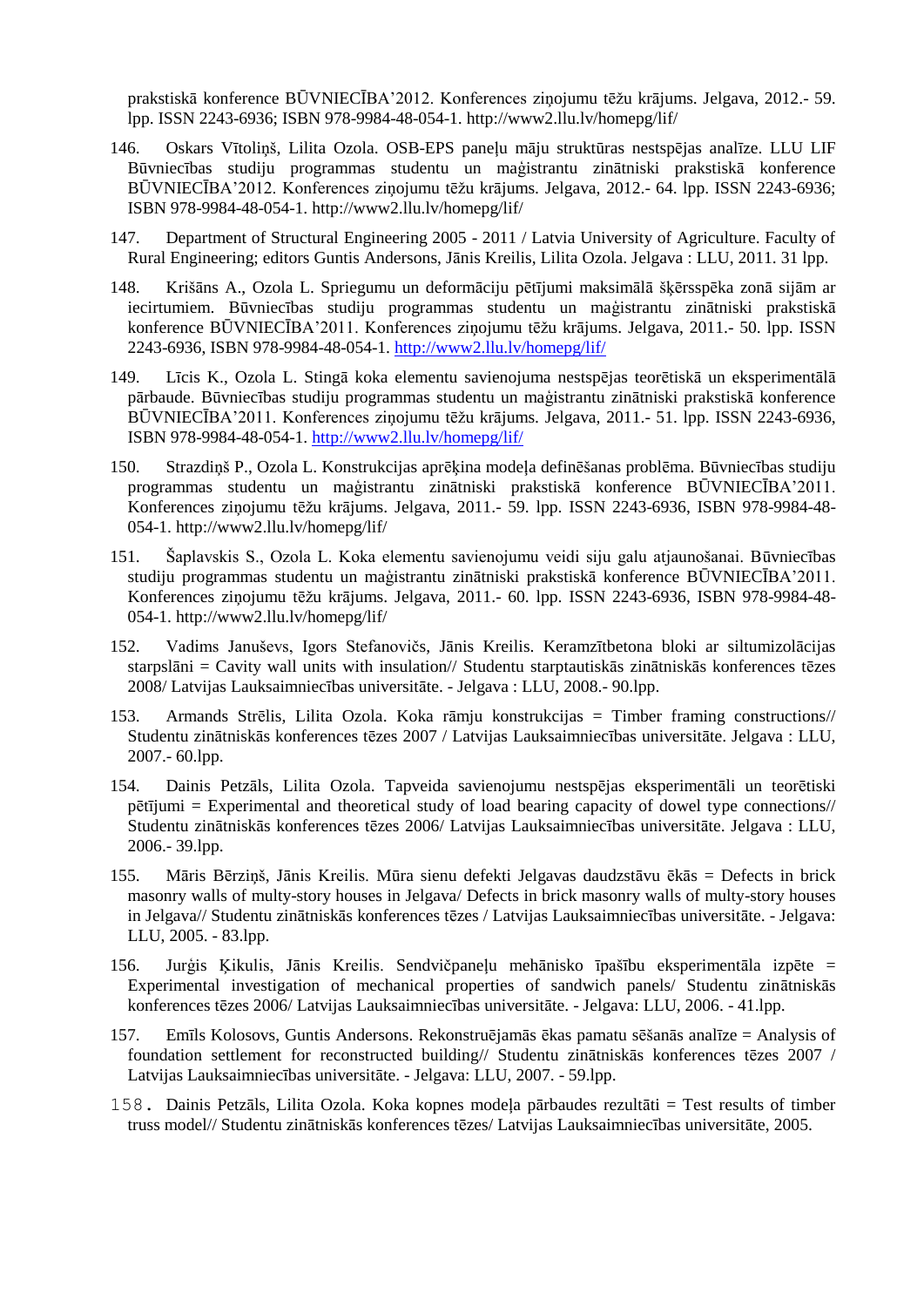- 159. Sandris Liepiņš, Lilita Ozola. Trīs dimensiju objektu veidošana un prezentācijas iespējas ar AutoCAD = 3D modelling and modifying of object images in AutoCAD// Studentu zinātniskā konference: tēzes, 2003.gada aprīlī - maijā/ LLU, Jelgava, 2003.- 57.lpp.
- 160. Inese Survilo, Jānis Kreilis. Pastiprinātas tērauda sijas eksperementāli-teorētiska izpēte = Analysis of behaviour of strengthened steel beam// Studentu zinātniskā konference: tēzes/ LLU. - Jelgava, 2003.- 58.lpp.
- 161. Andris Līberts, Jānis Kreilis. Ēkas tērauda karkasa projektēšanas automatizācija = Design automatization of steel frameworks/ Design automatization of steel frameworks// Studentu zinātniskā konference: tēzes / Latvijas Lauksaimniecības universitāte. - Jelgava : LLU, 2001.- 93.-94.lpp.
- 162. Dainis Petzāls, Ivars Kalvītis, Lilita Ozola. Koksnes materiālu racionāla izmantošana līmētās sijās = Optimal use of wood materials in glued timber beams// Studentu zinātniskā konference: tēzes, 2003.gada aprīlī - maijā/ Latvijas Lauksaimniecības universitāte. Jelgava, 2003.- 61.lpp.
- 163. M. Zvirbulis, R. Basikirskis, S. Mača, L. Ozola. Koksnes stiprības pētījumi = Study of wood strength// Studentu zinātniskā konference : tēzes, 2002.gada aprīlī - maijā. Jelgava, 2002. 55.- 56.lpp.
- 164. Didzis Ragainis, Guntis Andersons, Uldis Iļjins. Ēku grīdu uz grunts siltināšanas efektivitāte = Heat insulation efficiency for ground floors / // Studentu zinātniskā konference : tēzes, 2004.gada aprīlī - maijā/ Latvijas Lauksaimniecības universitāte. - Jelgava, 2004. - 87.lpp.
- 165. Edgars Bukavs, Guntis Andersons. Ģeotekstilmateriālu pielietojums būvju mākslīgajās pamatnēs= Application of geosynthetics as footings// Studentu zinātniskā konference: tēzes, 2004.gada aprīlī - maijā/ Latvijas Lauksaimniecības universitāte. - Jelgava, 2004. - 85.lpp.
- 166. Gundars Grubbe, Guntis Andersons. Ceļu segu aprēķinu metožu analīze = Analysis of pavement design methods/ Studentu zinātniskā konference: tēzes, 2004.gada aprīlī- maijā/ Latvijas Lauksaimniecības universitāte. - Jelgava, 2004. - 84.lpp.
- 167. Ozola L. Progresīvākās metodes koka konstrukciju projektēšanā. Māja Dzīvoklis, 2002, #12, 32- 35. lpp.
- 168. Andris Ūdris, Jānis Kreilis. Sendvičtipa paneļu aprēķins un projektēšana = Calculation and design of sandwich panels / Calculation and design of sandwich panels// Studentu zinātniskā konference : tēzes, 2004.gada aprīlī - maijā / Latvijas Lauksaimniecības universitāte. - Jelgava, 2004. - 89.lpp.
- 169. Agita Mišinska, Jānis Kreilis. Dzelzbetona lielizmēra rezervuāru aprēķins = Design of large scale reinforced concrete reservoirs/ Design of large scale reinforced concrete reservoirs// Studentu zinātniskā konference: tēzes, 2003.gada aprīlī - maijā/ Latvijas Lauksaimniecības universitāte. - Jelgava, 2003. - 59.lpp.
- 170. Jānis Kreilis. Rievsienas : palīglīdzeklis projektēšanai/ Jānis Kreilis; Latvijas Lauksaimniecības universitāte. Būvkonstrukciju katedra. Jelgavā: LLU, 2000.- 49 lpp.
- 171. Atbalstsienas: grunts sāniskā spiediena un gravitācijas tipa atbalstsienu aprēķins : palīglīdzeklis projektēšanai/ LLU, Būvkonstrukciju kat. Jelgava: LLU, 2000. 46 lpp.
- 172. Jānis Skirmanis, Guntis Andersons. Hidroizolācijas atjaunošana ķieģeļu ēkās = Reconstruction of the damp-proof course in masonry buildings/ Studentu zinātniskā konference, 2000.gada aprīlī-maijā: tēzes/ Latvijas Lauksaimniecības universitāte.- Jelgava: LLU, 2000. - 114.-115.lpp.
- 173. A.Samarins, L.Ozola. Metāla skavu darba analīze savienojumā uz bīdi = Analysis of dog anchors connections under shear load// Studentu zinātniskā konference: tēzes, 1999.gada aprīlī-maijā/ Latvijas Lauksaimniecības universitāte. Jelgava: LLU, 1999. 149.-150.lpp.
- 174. Lilita Ozola. Konektoru kopņu projektēšana: palīglīdzeklis būvprojektētājiem/ Latvijas Lauksaimniecības universitāte. Būvkonstrukciju katedra. Jelgava: LLU, 1999. 57 lpp.
- 175. Ozola L. Nesošajām konstrukcijām kvalitatīvus zāģmateriālus/ Celtne, 1999,7, 4.lpp.
- 176. Ozola, Lilita. Būvkoku kvalitātes vērtēšana// Celtne. Nr.8 (1999), 2.-3.lpp.